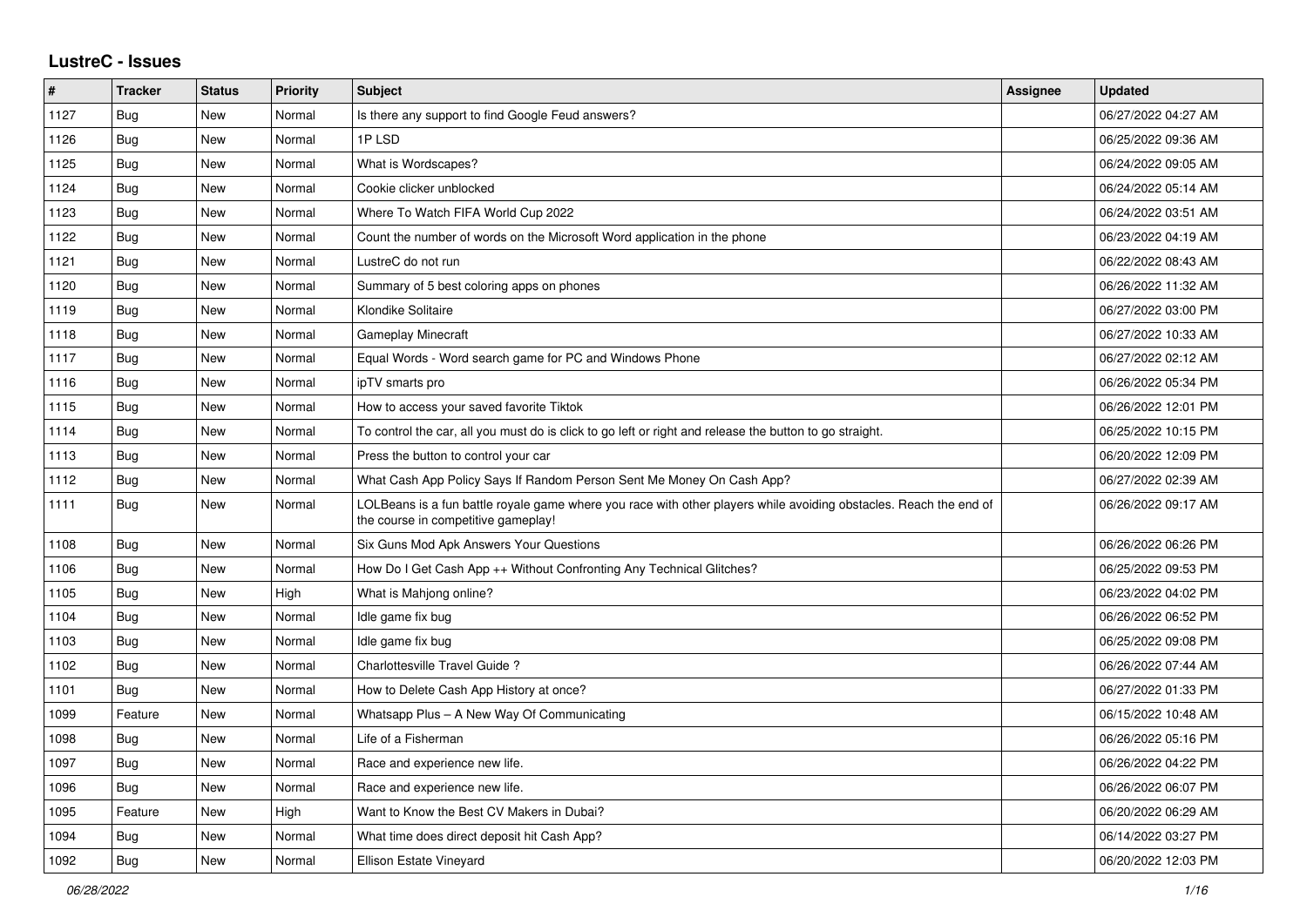| $\vert$ # | <b>Tracker</b> | <b>Status</b> | <b>Priority</b> | Subject                                                     | <b>Assignee</b> | <b>Updated</b>      |
|-----------|----------------|---------------|-----------------|-------------------------------------------------------------|-----------------|---------------------|
| 1091      | <b>Bug</b>     | New           | Normal          | Find family fun indoors and outdoors in the Jungfrau Region |                 | 06/14/2022 09:33 AM |
| 1090      | Bug            | New           | Normal          | Pay Someone To Do My Assignment                             |                 | 06/11/2022 03:15 PM |
| 1089      | Bug            | New           | Normal          | Pay Someone To Do My Assignment                             |                 | 06/15/2022 04:44 AM |
| 1087      | <b>Bug</b>     | New           | Normal          | How do new writers start out?                               |                 | 06/10/2022 03:25 PM |
| 1085      | Feature        | New           | Normal          | dcvghdcc asgdvgd dveduqwv ajdhvwd                           |                 | 06/09/2022 03:46 PM |
| 1084      | <b>Bug</b>     | New           | Normal          | <b>Trippie Redd</b>                                         |                 | 06/11/2022 09:05 AM |
| 1083      | <b>Bug</b>     | New           | Normal          | coin base review                                            |                 | 06/11/2022 09:13 AM |
| 1082      | Bug            | New           | Normal          | Reset chime bank password without phone number              |                 | 06/15/2022 11:56 AM |
| 1081      | Feature        | New           | Normal          | drift boss- the best driftitng game                         |                 | 06/15/2022 05:56 AM |
| 1080      | Bug            | New           | Normal          | How to use Math Wallet   Nexo wallet   CoinTiger Exchange   |                 | 06/15/2022 11:56 AM |
| 1079      | <b>Bug</b>     | New           | Normal          | How to get cheap psychology assignment?                     |                 | 06/15/2022 06:00 AM |
| 1078      | Bug            | New           | Normal          | What Bank Is Cash App On Plaid? Find Clarity And Assistance |                 | 06/15/2022 11:56 AM |
| 1077      | Bug            | New           | Normal          | Les excellentes façons d'utiliser ces images                |                 | 06/27/2022 04:52 PM |
| 1076      | Bug            | New           | Normal          | DedicatedHosting4u                                          |                 | 06/11/2022 09:15 AM |
| 1075      | Feature        | New           | Low             | Enjoy Free Services Of Toomics Mod APK For Android          |                 | 06/03/2022 10:00 AM |
| 1073      | <b>Bug</b>     | New           | Normal          | Cricut Design Space                                         |                 | 06/07/2022 09:34 PM |
| 1072      | <b>Bug</b>     | New           | Normal          | ij.start canon                                              |                 | 06/21/2022 06:56 PM |
| 1071      | Bug            | New           | Normal          | Cinema HD Review - Cinemahdy2.net                           |                 | 06/21/2022 06:54 PM |
| 1070      | Feature        | New           | Normal          | <b>Tableau Consulting Expertise</b>                         |                 | 06/09/2022 11:50 AM |
| 1069      | Bug            | New           | Normal          | how to get cash app support phone number 24*7 available     |                 | 06/21/2022 08:36 PM |
| 1068      | Bug            | New           | Normal          | 123.hp.com/laserjet                                         |                 | 05/31/2022 12:22 PM |
| 1067      | <b>Bug</b>     | New           | Normal          | Cricut.com/setup                                            |                 | 05/31/2022 12:19 PM |
| 1066      | Feature        | New           | High            | Using the default Routerlogin.net web address for setup     |                 | 05/31/2022 12:16 PM |
| 1065      | Bug            | New           | Normal          | The top foreign language training game in 2022              |                 | 06/07/2022 04:05 AM |
| 1063      | Bug            | New           | Normal          | 123.hp.com/laserjet                                         |                 | 05/28/2022 12:27 PM |
| 1062      | Bug            | New           | Normal          | Cricut.com/setup                                            |                 | 05/28/2022 12:26 PM |
| 1061      | <b>Bug</b>     | New           | Normal          | Cricut.com/setup                                            |                 | 05/28/2022 12:24 PM |
| 1060      | I Bug          | New           | Normal          | How to Use Panda Helper to Speed Up Your iOS                |                 | 05/28/2022 09:12 AM |
| 1059      | <b>Bug</b>     | New           | Normal          | 123.hp.com/laserjet                                         |                 | 05/28/2022 08:29 AM |
| 1058      | Bug            | New           | Normal          | Cricut.com/setup                                            |                 | 05/28/2022 08:28 AM |
| 1057      | Bug            | New           | Normal          | <b>CCPlay Education Edition APK</b>                         |                 | 06/07/2022 04:07 AM |
| 1056      | Feature        | New           | Normal          | <b>Online Class Issues</b>                                  |                 | 05/28/2022 12:44 AM |
| 1053      | <b>Bug</b>     | New           | Normal          | Game Geometry Dash                                          |                 | 05/26/2022 11:30 AM |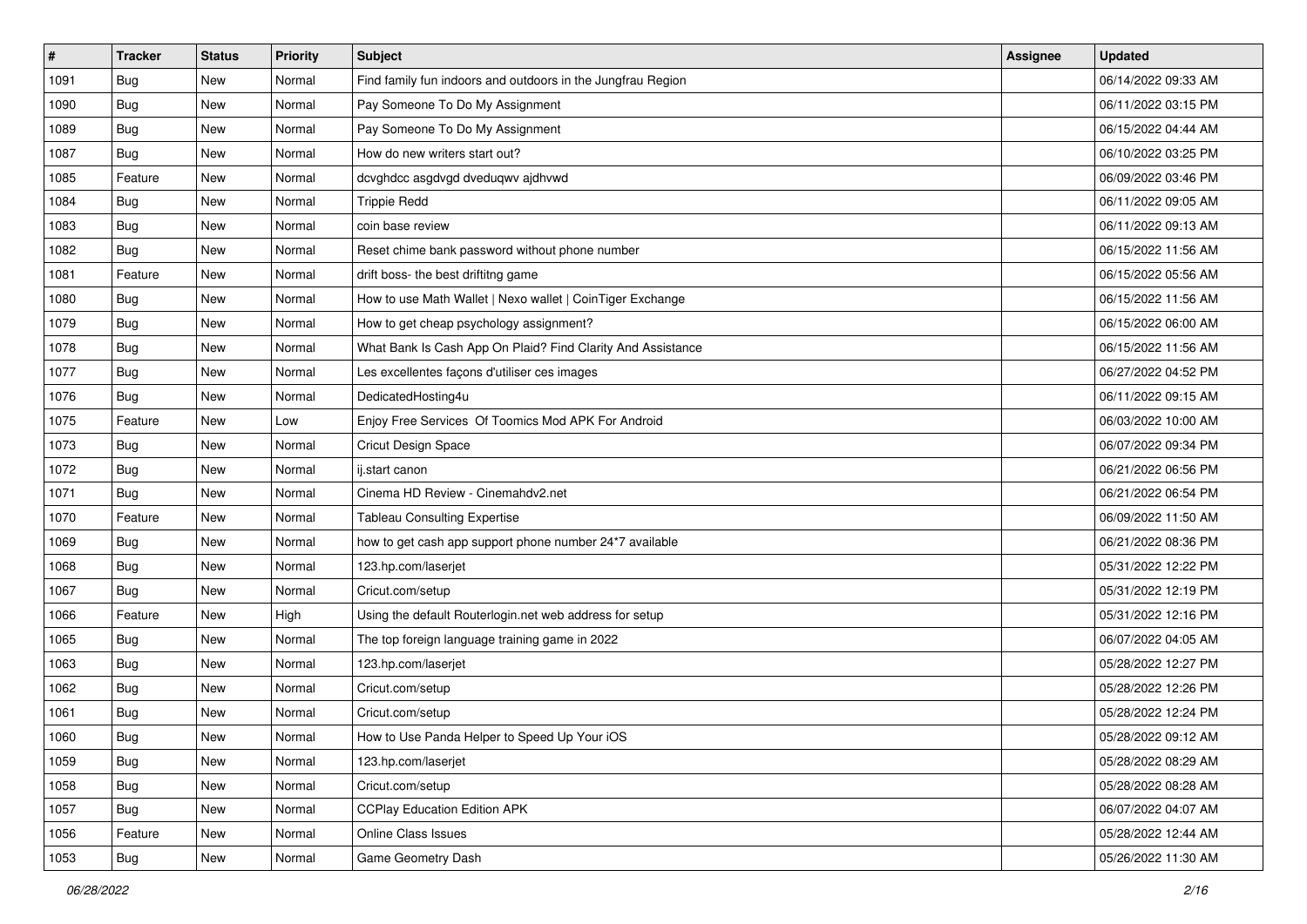| $\vert$ # | <b>Tracker</b> | <b>Status</b> | <b>Priority</b> | Subject                                                                  | <b>Assignee</b> | <b>Updated</b>      |
|-----------|----------------|---------------|-----------------|--------------------------------------------------------------------------|-----------------|---------------------|
| 1052      | <b>Bug</b>     | New           | Normal          | Build Now GG is a new battle royale game.                                |                 | 05/26/2022 04:24 AM |
| 1051      | Bug            | New           | Normal          | Dental Supplies USA                                                      |                 | 06/11/2022 09:20 PM |
| 1050      | Feature        | New           | Normal          | Best Smart Phone Repair in Delhi                                         |                 | 05/25/2022 10:33 AM |
| 1049      | Feature        | New           | Normal          | IT Software Company In Delhi                                             |                 | 05/27/2022 05:24 AM |
| 1048      | Bug            | New           | Normal          | So zeigen Sie ein Instagram-Profilbild an und vergrößern es              |                 | 05/25/2022 06:56 AM |
| 1046      | <b>Bug</b>     | New           | Normal          | 123.hp.com/laserjet                                                      |                 | 05/24/2022 10:46 AM |
| 1045      | <b>Bug</b>     | New           | Normal          | Cricut.com/setup                                                         |                 | 05/24/2022 10:45 AM |
| 1044      | Bug            | New           | Normal          | Can I Disapprove If Random Person Sent Me Money On Cash App?             |                 | 05/26/2022 03:51 PM |
| 1043      | <b>Bug</b>     | New           | Normal          | What Is The Right Way To Troubleshoot Cash App Transfer Failed Problems? |                 | 05/25/2022 01:16 PM |
| 1042      | Bug            | New           | Normal          | How to set up direct deposit on cash app?                                |                 | 05/25/2022 01:17 PM |
| 1041      | <b>Bug</b>     | New           | Normal          | Count words in Word on the computer                                      |                 | 05/27/2022 02:16 PM |
| 1040      | Bug            | New           | Normal          | thabet                                                                   |                 | 05/19/2022 08:05 PM |
| 1039      | Bug            | New           | Normal          | How to Get Tickmill Bonuses for Free                                     |                 | 05/26/2022 05:43 PM |
| 1036      | <b>Bug</b>     | New           | Normal          | <b>VPS Material</b>                                                      |                 | 05/18/2022 09:34 PM |
| 1034      | Bug            | New           | Normal          | Download Teaching Feeling For Android                                    |                 | 05/20/2022 09:25 AM |
| 1033      | <b>Bug</b>     | New           | Normal          | The best slope 2 online games to play right now                          |                 | 05/17/2022 10:55 AM |
| 1032      | <b>Bug</b>     | New           | Normal          | How To Play The Wordle Game                                              |                 | 05/17/2022 10:37 AM |
| 1031      | Bug            | New           | Normal          | <b>IAFT Traders Union</b>                                                |                 | 05/16/2022 03:14 PM |
| 1030      | <b>Bug</b>     | New           | Normal          | <b>IAFT Traders Union</b>                                                |                 | 05/16/2022 03:13 PM |
| 1029      | Bug            | New           | Normal          | 5 Reasons Why People Love Coloring Pages?                                |                 | 05/16/2022 11:53 AM |
| 1028      | Bug            | New           | Normal          | The Best Free Online Game to Play with Friends                           |                 | 05/16/2022 05:00 AM |
| 1027      | <b>Bug</b>     | New           | Normal          | Word hurdle: Viral and Fun Online Game                                   |                 | 06/25/2022 06:13 PM |
| 1026      | Bug            | New           | Normal          | New Puzzle Game for All Age - Dordle                                     |                 | 06/25/2022 06:17 PM |
| 1025      | Bug            | New           | Normal          | how to change the logo in wordpress                                      |                 | 06/25/2022 06:20 PM |
| 1024      | <b>Bug</b>     | New           | Normal          | How to choose the right broker                                           |                 | 06/25/2022 06:23 PM |
| 1023      | <b>Bug</b>     | New           | Normal          | Questions That Are Typically Asked About Trap The Cat                    |                 | 05/14/2022 03:51 AM |
| 1022      | <b>Bug</b>     | New           | Normal          | 123.hp.com/laserjet                                                      |                 | 05/13/2022 01:25 PM |
| 1021      | Bug            | New           | Normal          | Cricut.com/setup                                                         |                 | 05/26/2022 12:21 AM |
| 1020      | Bug            | New           | Normal          | Cricut.com/setup                                                         |                 | 05/13/2022 11:14 AM |
| 1019      | <b>Bug</b>     | New           | Normal          | Cricut.com/setup                                                         |                 | 05/13/2022 11:13 AM |
| 1018      | <b>Bug</b>     | New           | Normal          | So erhalten Sie ein kostenloses Hörbuch                                  |                 | 06/27/2022 08:35 PM |
| 1016      | Bug            | New           | Normal          | Klondike Solitaire                                                       |                 | 05/12/2022 09:03 AM |
| 1015      | <b>Bug</b>     | New           | Normal          | Is it possible to send books for free?                                   |                 | 05/11/2022 04:05 PM |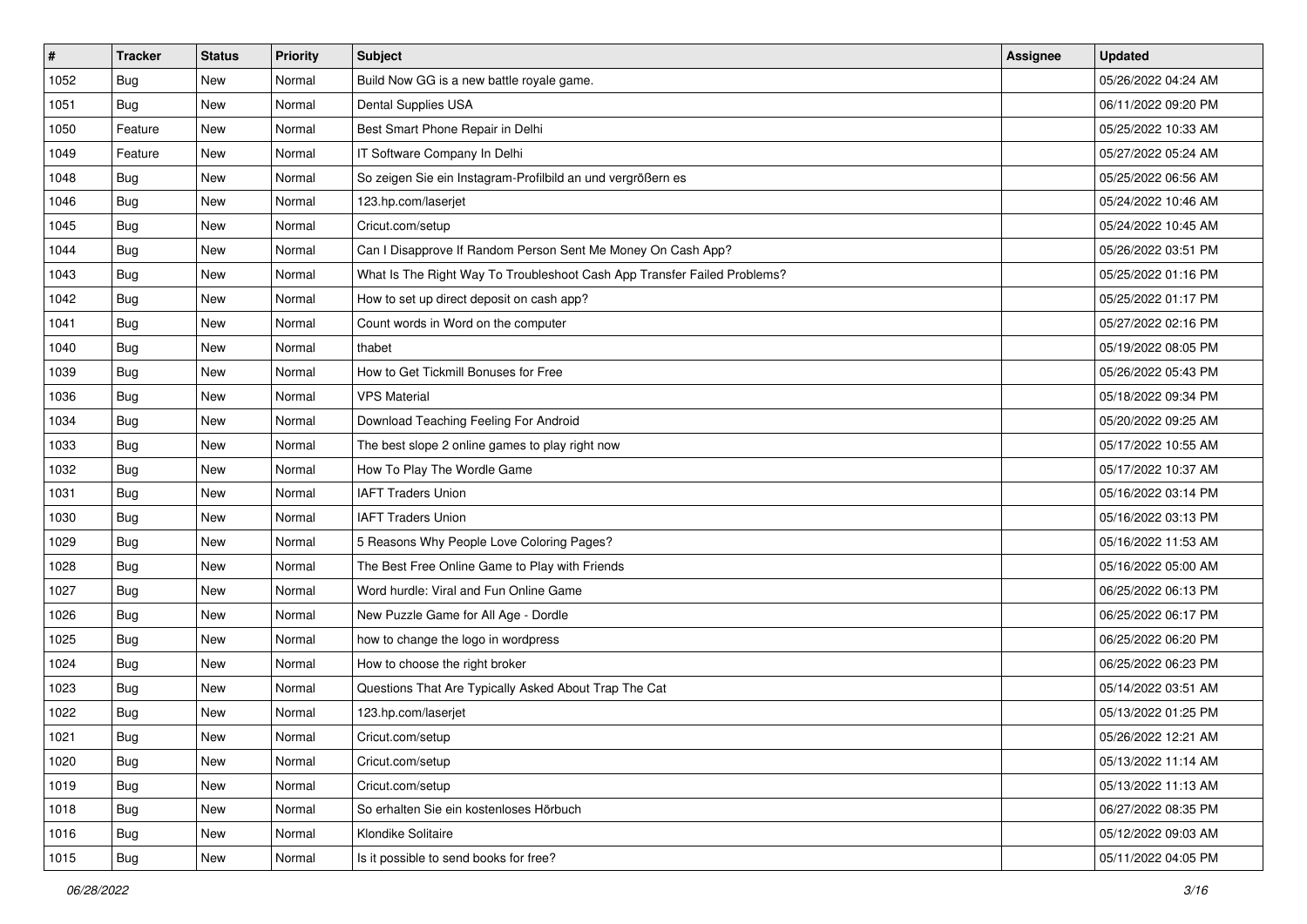| #    | <b>Tracker</b> | <b>Status</b> | <b>Priority</b> | <b>Subject</b>                                                             | <b>Assignee</b> | <b>Updated</b>      |
|------|----------------|---------------|-----------------|----------------------------------------------------------------------------|-----------------|---------------------|
| 1014 | Bug            | New           | Normal          | how to get chime routing and account number ? chime routing number florida |                 | 05/11/2022 12:42 PM |
| 1013 | <b>Bug</b>     | New           | Normal          | ij.start canon                                                             |                 | 05/11/2022 11:31 AM |
| 1012 | Bug            | New           | Normal          | Cricut.com/setup                                                           |                 | 05/11/2022 11:30 AM |
| 1011 | Bug            | New           | Normal          | Summary of 10 best coloring apps on phones                                 |                 | 05/11/2022 10:58 AM |
| 1009 | Bug            | New           | Normal          | How to change routing number on Cash App?                                  |                 | 05/11/2022 07:13 AM |
| 1008 | Bug            | New           | Normal          | Who was the first black woman to anchor a newscast?                        |                 | 05/10/2022 03:13 PM |
| 1007 | <b>Bug</b>     | New           | Normal          | "ij.start canon                                                            |                 | 05/18/2022 10:40 AM |
| 1006 | Bug            | New           | Normal          | Cricut.com/setup                                                           |                 | 05/10/2022 01:22 PM |
| 1005 | Bug            | New           | High            | Nursing Assignment Help in UK                                              |                 | 05/13/2022 05:33 PM |
| 1004 | Bug            | New           | Normal          | you get to pinch and drag a man with a very flexible face                  |                 | 05/10/2022 10:59 AM |
| 1002 | <b>Bug</b>     | New           | Normal          | Chemistry Assignment Help                                                  |                 | 06/04/2022 09:58 AM |
| 1001 | <b>Bug</b>     | New           | Normal          | Venmo Keep Saying Error?                                                   |                 | 06/27/2022 02:20 AM |
| 999  | Bug            | New           | Normal          | Is there a way to find Google Feud answers?                                |                 | 06/28/2022 01:27 AM |
| 998  | <b>Bug</b>     | New           | Normal          | Is It Hard to Solve Wordle An                                              |                 | 06/27/2022 12:24 AM |
| 997  | Bug            | New           | Normal          | 123.hp.com/laserjet                                                        |                 | 05/06/2022 05:33 AM |
| 996  | <b>Bug</b>     | New           | Normal          | Cricut.com/setup                                                           |                 | 06/27/2022 07:12 AM |
| 995  | Feature        | New           | Normal          | "ij.start canon                                                            |                 | 06/27/2022 01:29 PM |
| 994  | Feature        | New           | Normal          | Cricut.com/setup                                                           |                 | 06/26/2022 02:00 AM |
| 993  | Bug            | New           | Normal          | IO Games Free Online                                                       |                 | 06/26/2022 09:41 AM |
| 992  | <b>Bug</b>     | New           | Normal          | So vergrößern Sie Ihr Instagram-Profilbild                                 |                 | 06/26/2022 11:29 PM |
| 991  | Bug            | New           | Normal          | <b>MDMA MOLLY</b>                                                          |                 | 05/03/2022 12:03 AM |
| 990  | <b>Bug</b>     | New           | Normal          | Mushrooms                                                                  |                 | 06/26/2022 05:41 AM |
| 989  | Bug            | New           | Normal          | Barewoods Wax Cigar                                                        |                 | 06/26/2022 09:19 AM |
| 988  | <b>Bug</b>     | New           | Normal          | <b>Medicinal Mushrooms</b>                                                 |                 | 06/27/2022 09:33 AM |
| 987  | Bug            | New           | Normal          | <b>Medicinal Mushrooms</b>                                                 |                 | 06/27/2022 07:13 PM |
| 985  | Bug            | New           | Normal          | Find out the vitality of Facebook Phone Number:                            |                 | 06/27/2022 05:39 AM |
| 984  | <b>Bug</b>     | New           | Normal          | How to disable, permanently delete Twitter account on phone, PC            |                 | 06/26/2022 08:28 AM |
| 983  | Bug            | New           | Normal          | Finding issue in tekken 3 game?                                            |                 | 05/28/2022 02:34 PM |
| 982  | Bug            | New           | Normal          | Five sites that let you download free scenarios for your iPhone            |                 | 05/07/2022 09:34 PM |
| 981  | <b>Bug</b>     | New           | Normal          | VidMate Mod APK                                                            |                 | 05/06/2022 09:22 AM |
| 980  | <b>Bug</b>     | New           | Normal          | Free Gas Cards for the Unemployed                                          |                 | 04/28/2022 06:25 AM |
| 979  | <b>Bug</b>     | New           | Normal          | Free Gas Cards for the Unemployed                                          |                 | 06/25/2022 09:02 PM |
| 978  | Bug            | New           | Normal          | Delamore Lodge is a place to stay.                                         |                 | 06/27/2022 04:57 AM |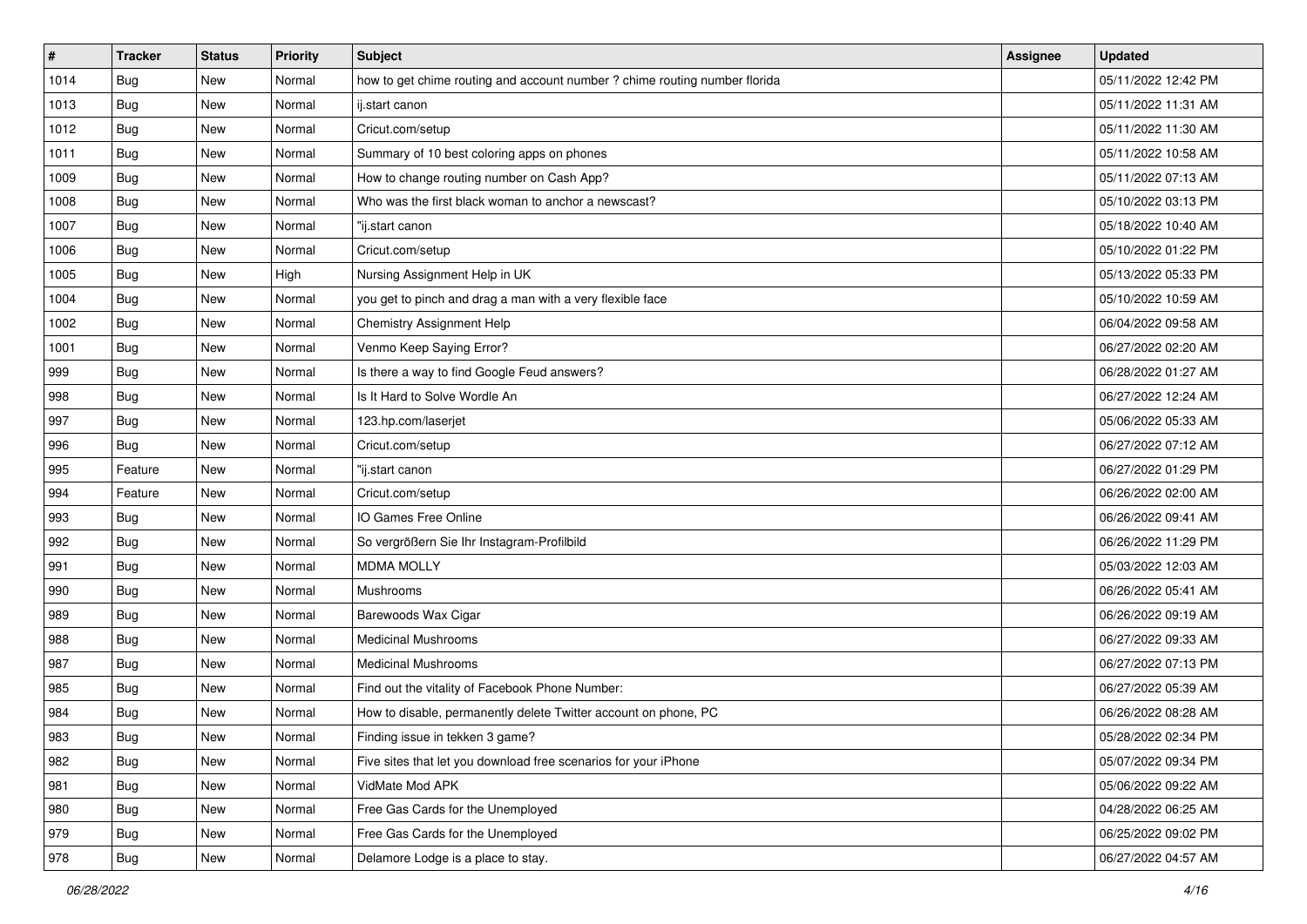| $\vert$ # | <b>Tracker</b> | <b>Status</b> | Priority | Subject                                                                                | <b>Assignee</b> | <b>Updated</b>      |
|-----------|----------------|---------------|----------|----------------------------------------------------------------------------------------|-----------------|---------------------|
| 977       | <b>Bug</b>     | New           | Normal   | Fans of the Old Country will like this book.                                           |                 | 06/26/2022 05:54 AM |
| 975       | <b>Bug</b>     | New           | Normal   | Payback 2 Mod APK                                                                      |                 | 05/05/2022 10:56 AM |
| 974       | <b>Bug</b>     | New           | Normal   | Watch NCAA Football Live Streaming Free                                                |                 | 06/26/2022 05:33 PM |
| 973       | Feature        | New           | Normal   | Free NFL Streaming Sites                                                               |                 | 05/10/2022 10:56 AM |
| 972       | Bug            | New           | Normal   | How To Borrow Money From The Cash App? Get To Know About The Same                      |                 | 04/25/2022 07:30 AM |
| 971       | <b>Bug</b>     | New           | Normal   | How Do I Check Balance On Cash App Card With Optimum Ease?                             |                 | 06/27/2022 08:16 PM |
| 970       | <b>Bug</b>     | New           | Normal   | The Amount Of Time Does Cash App Direct Deposit Time Take?                             |                 | 06/26/2022 07:32 PM |
| 969       | Bug            | New           | Normal   | Watch NCAA Football Live Match Free                                                    |                 | 04/23/2022 07:29 AM |
| 968       | Feature        | New           | Normal   | watch nfl online free live streaming                                                   |                 | 06/25/2022 11:52 PM |
| 967       | Feature        | New           | Normal   | stream live nfl games free online                                                      |                 | 06/26/2022 10:09 AM |
| 966       | <b>Bug</b>     | New           | Normal   | How to Download the Filmes                                                             |                 | 06/27/2022 03:25 AM |
| 965       | <b>Bug</b>     | New           | Normal   | Go with cash app customer service to know where I can load my cash app card            |                 | 04/22/2022 01:07 PM |
| 964       | Bug            | New           | Normal   | Can I Fix Cash App Transfer Failed Issues By Adding Sufficient Funds?                  |                 | 06/26/2022 07:21 AM |
| 963       | Feature        | New           | Normal   | Why I am not getting cool cash app card designs- call experts                          |                 | 06/26/2022 07:52 AM |
| 962       | <b>Bug</b>     | New           | Normal   | Kostenlose Hörbücher                                                                   |                 | 06/26/2022 10:45 PM |
| 961       | <b>Bug</b>     | New           | Normal   | TeaTv is an Android                                                                    |                 | 06/26/2022 02:02 PM |
| 959       | <b>Bug</b>     | New           | Normal   | Get connected with cash app team-How to get money off cash app at walmart without card |                 | 06/27/2022 08:52 AM |
| 958       | <b>Bug</b>     | New           | Normal   | Avail Cash app support service to know Sutton bank cash app number                     |                 | 06/26/2022 08:46 AM |
| 957       | Bug            | New           | Normal   | From Where I Can Get Cheap Writing Services?                                           |                 | 04/20/2022 05:06 AM |
| 956       | <b>Bug</b>     | New           | Normal   | FNF Free Mods Online                                                                   |                 | 06/25/2022 09:59 PM |
| 954       | <b>Bug</b>     | New           | Normal   | AZ Screen Recorder Mod                                                                 |                 | 06/25/2022 11:24 PM |
| 953       | <b>Bug</b>     | New           | Normal   | Manga Dogs - Read Your Favorite Comics on Your Smartphone                              |                 | 06/27/2022 03:53 PM |
| 952       | Bug            | New           | Normal   | Canon IJ Network Tool                                                                  |                 | 06/26/2022 10:35 AM |
| 951       | <b>Bug</b>     | New           | Normal   | Canon.com/ijsetup                                                                      |                 | 06/27/2022 07:56 PM |
| 950       | Bug            | New           | Normal   | ij.start canon                                                                         |                 | 06/26/2022 04:35 AM |
| 949       | Bug            | New           | Normal   | <b>Educational Games</b>                                                               |                 | 06/15/2022 09:11 PM |
| 948       | <b>Bug</b>     | New           | Normal   | Canon IJ Network Tool                                                                  |                 | 06/27/2022 09:30 PM |
| 947       | I Bug          | New           | Normal   | is Disney Now and Disney Plus different?                                               |                 | 04/14/2022 09:53 AM |
| 946       | <b>Bug</b>     | New           | Normal   | What is Plex and Is Plex Legal?                                                        |                 | 06/26/2022 05:23 AM |
| 945       | Bug            | New           | Normal   | TikTok 18 Mod Apk For Your Android                                                     |                 | 04/13/2022 09:32 AM |
| 944       | Feature        | New           | Normal   | Canon.com/ijsetup                                                                      |                 | 06/27/2022 09:46 AM |
| 943       | <b>Bug</b>     | New           | Normal   | ij.start canon                                                                         |                 | 04/13/2022 08:52 AM |
| 942       | Bug            | New           | Normal   | Canon IJ Network Tool                                                                  |                 | 04/13/2022 08:45 AM |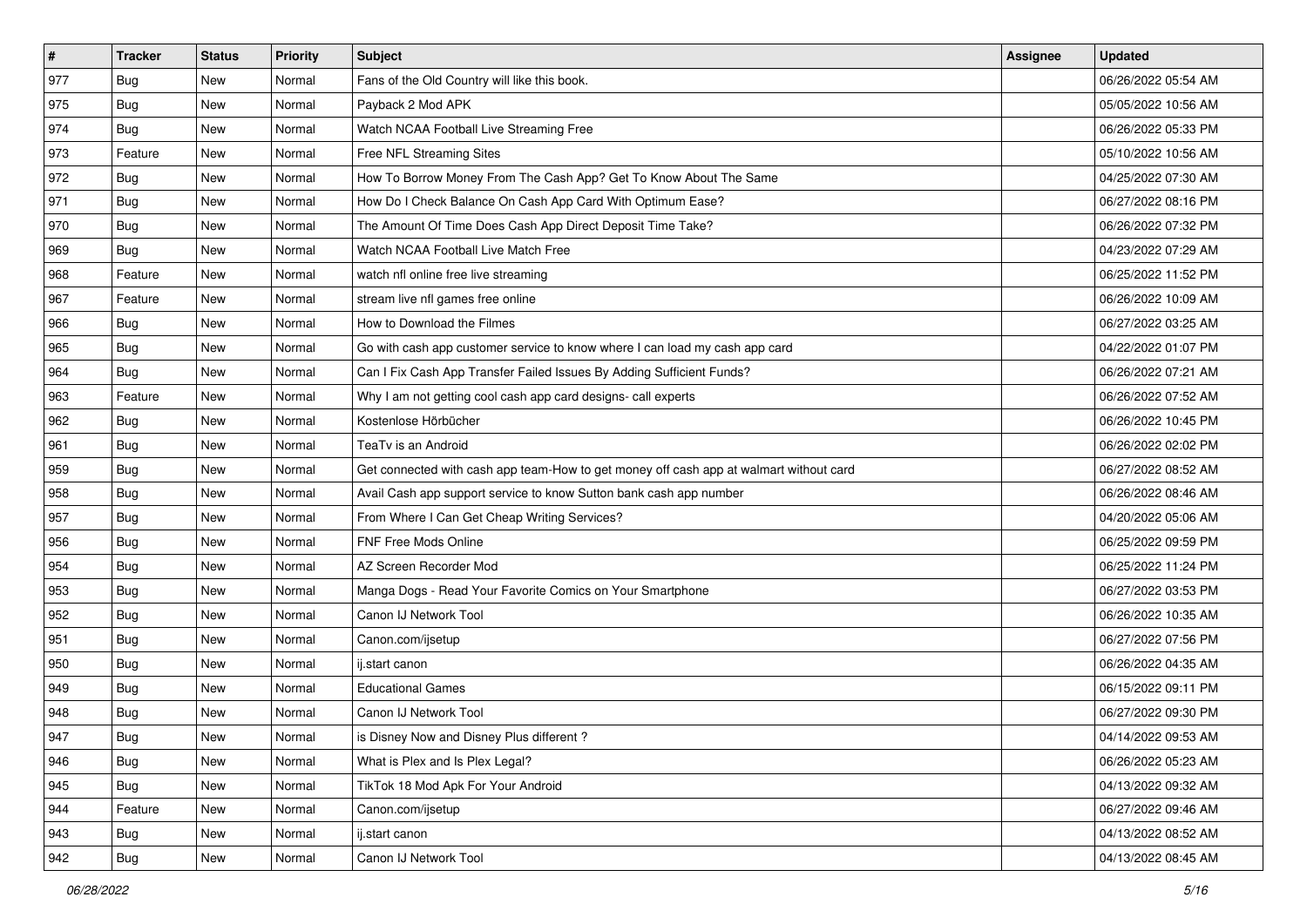| $\vert$ #     | <b>Tracker</b> | <b>Status</b> | <b>Priority</b> | Subject                                                                          | <b>Assignee</b> | <b>Updated</b>      |
|---------------|----------------|---------------|-----------------|----------------------------------------------------------------------------------|-----------------|---------------------|
| 941           | <b>Bug</b>     | New           | Normal          | is Disney Now and Disney Plus different?                                         |                 | 06/26/2022 12:10 PM |
| 940           | <b>Bug</b>     | New           | Normal          | What is Plex and Is Plex Legal?                                                  |                 | 06/26/2022 04:50 PM |
| 935           | <b>Bug</b>     | New           | Normal          | MovieBox Pro Apk - Watch Movies and TV Shows on Your Android Phone               |                 | 06/26/2022 04:11 AM |
| 934           | Bug            | New           | Normal          | MovieBox Pro Apk - Watch Movies and TV Shows on Your Android Phone               |                 | 05/10/2022 11:01 AM |
| 933           | Bug            | New           | Normal          | How Can I Watch Movies on My Mobile Phone                                        |                 | 06/24/2022 12:55 AM |
| 932           | <b>Bug</b>     | New           | Normal          | The best epic, long-playing PC games will consume days of your life.             |                 | 05/15/2022 07:44 PM |
| 930           | <b>Bug</b>     | New           | Normal          | The best free games online                                                       |                 | 04/12/2022 09:05 AM |
| 929           | <b>Bug</b>     | New           | Normal          | Canon IJ Network Tool                                                            |                 | 04/12/2022 08:32 AM |
| 928           | <b>Bug</b>     | New           | Normal          | How Does Sutton Bank Cash App Customer Service Help In Answering Your Questions? |                 | 04/12/2022 11:36 AM |
| 927           | Feature        | New           | Normal          | What Is The Right Way To Troubleshoot Cash App Transfer Failed Problems?         |                 | 04/12/2022 05:54 AM |
| 926           | <b>Bug</b>     | New           | Normal          | tavor 7                                                                          |                 | 06/22/2022 05:08 PM |
| 925           | <b>Bug</b>     | New           | Normal          | tavor 7                                                                          |                 | 06/15/2022 03:45 AM |
| 924           | <b>Bug</b>     | New           | Normal          | buy tec 9                                                                        |                 | 04/11/2022 02:54 PM |
| 923           | <b>Bug</b>     | New           | Normal          | frenchies for sale                                                               |                 | 04/11/2022 02:35 PM |
| 922           | <b>Bug</b>     | New           | Normal          | Why Is The Need For Assignment Writing Services?                                 |                 | 06/27/2022 10:54 PM |
| 921           | <b>Bug</b>     | New           | Normal          | Canon IJ Network Tool                                                            |                 | 04/11/2022 09:00 AM |
| 920           | <b>Bug</b>     | New           | Normal          | Where I Can Get Essay Writing Services?                                          |                 | 04/11/2022 08:35 AM |
| 919           | Feature        | New           | Normal          | How can I check my Cash App card balance by dialing a number?                    |                 | 04/10/2022 09:07 AM |
| 918           | Bug            | New           | Normal          | Antivirus for IOS                                                                |                 | 06/16/2022 10:36 PM |
| 917           | <b>Bug</b>     | New           | Normal          | Random Person Sent Me Money on Cash App-find solution?                           |                 | 04/09/2022 12:32 PM |
| 916           | <b>Bug</b>     | New           | Normal          | How long does it take to write a book?                                           |                 | 04/07/2022 12:15 PM |
| 915           | <b>Bug</b>     | New           | Normal          | Finance dissertation writing                                                     |                 | 04/07/2022 09:22 AM |
| 914           | Bug            | New           | Normal          | Wordle: how to play fashion games for free?                                      |                 | 04/07/2022 08:30 AM |
| 913           | <b>Bug</b>     | New           | Normal          | Canon IJ Network Tool                                                            |                 | 04/07/2022 06:21 AM |
| 912           | Bug            | New           | Normal          | <b>Cuphead Mobile Game Review</b>                                                |                 | 06/09/2022 10:14 AM |
| 911           | Bug            | New           | Normal          | Aluminum Windows & Doors                                                         |                 | 04/06/2022 08:10 PM |
| 910           | <b>Bug</b>     | New           | Normal          | Each content looks unisize or not formated                                       |                 | 04/06/2022 11:21 AM |
| $ 909\rangle$ | I Bug          | New           | Normal          | Toca Life World APK                                                              |                 | 04/06/2022 04:52 AM |
| 908           | Bug            | New           | Normal          | Toca Life World APK                                                              |                 | 04/06/2022 03:18 AM |
| $ 907\rangle$ | <b>Bug</b>     | New           | Normal          | Canon IJ Network Tool                                                            |                 | 04/04/2022 10:43 AM |
| 906           | <b>Bug</b>     | New           | Normal          | How To Change Cash App From Business To Personal Account For Any Reasons?        |                 | 04/04/2022 09:57 AM |
| 905           | <b>Bug</b>     | New           | Normal          | MINI MILITIA MOD APK                                                             |                 | 05/19/2022 01:54 PM |
| 904           | Feature        | New           | Normal          | Laora seeck                                                                      |                 | 04/20/2022 11:54 AM |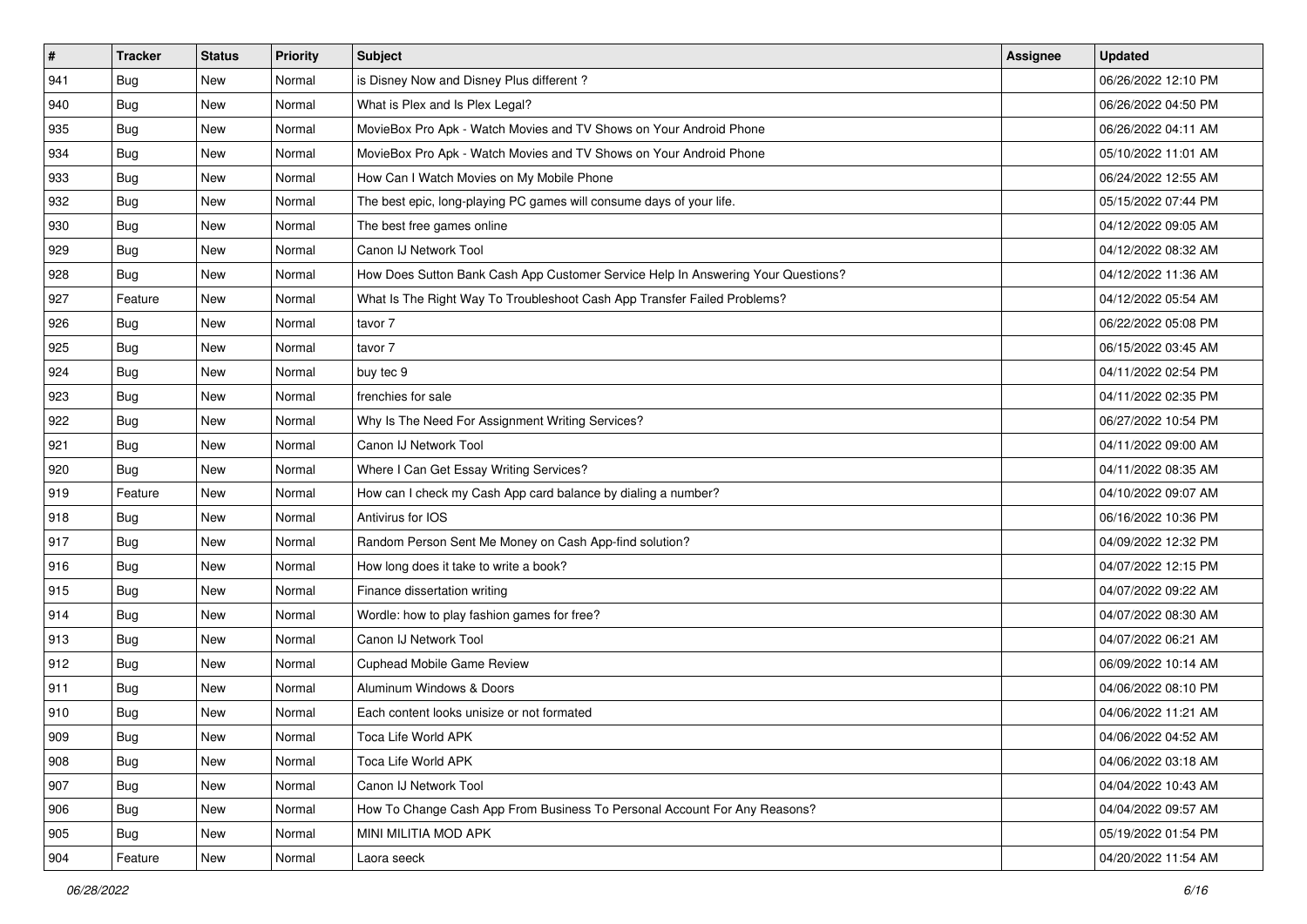| $\pmb{\#}$ | <b>Tracker</b> | <b>Status</b> | Priority | <b>Subject</b>                                                              | <b>Assignee</b> | <b>Updated</b>      |
|------------|----------------|---------------|----------|-----------------------------------------------------------------------------|-----------------|---------------------|
| 903        | Feature        | New           | Normal   | Good game                                                                   |                 | 04/11/2022 08:39 AM |
| 902        | Feature        | New           | Normal   | salo717                                                                     |                 | 05/18/2022 10:35 AM |
| 901        | Feature        | New           | Normal   | good game ever                                                              |                 | 06/26/2022 06:25 PM |
| 900        | Feature        | New           | Normal   | good game ever                                                              |                 | 04/02/2022 11:59 AM |
| 898        | Bug            | New           | Normal   | Shadow Fight 2 Mod APK                                                      |                 | 04/02/2022 09:17 AM |
| 895        | <b>Bug</b>     | New           | Normal   | Cash App Scams                                                              |                 | 06/18/2022 02:36 PM |
| 894        | Feature        | New           | Normal   | Need phd dissertation help in UK                                            |                 | 05/30/2022 12:29 PM |
| 893        | Bug            | New           | Normal   | klingeltone                                                                 |                 | 04/13/2022 11:06 AM |
| 892        | <b>Bug</b>     | New           | Normal   | Good game                                                                   |                 | 04/01/2022 09:15 AM |
| 891        | <b>Bug</b>     | <b>New</b>    | Normal   | The most interesting game today, have you tried it?                         |                 | 04/01/2022 09:17 AM |
| 889        | Bug            | New           | Normal   | What is Plex and how it's work?                                             |                 | 04/01/2022 09:14 AM |
| 888        | <b>Bug</b>     | New           | Normal   | Is the Fox News Channel on Roku free?                                       |                 | 04/25/2022 08:04 AM |
| 887        | Bug            | New           | Normal   | What is Plex and how it's work?                                             |                 | 04/01/2022 09:16 AM |
| 886        | Bug            | New           | Normal   | Is the Fox News Channel on Roku free?                                       |                 | 04/01/2022 09:16 AM |
| 885        | Bug            | <b>New</b>    | Normal   | How to Install the Tele Latino App For Android                              |                 | 03/28/2022 04:10 AM |
| 884        | Bug            | New           | Normal   | Why do Subway Surfers popular                                               |                 | 04/01/2022 09:16 AM |
| 883        | <b>Bug</b>     | <b>New</b>    | Normal   | Langweilen Sie sich jemals bei der gleichen alten Schriftart auf Instagram? |                 | 04/01/2022 09:16 AM |
| 882        | Bug            | New           | Normal   | How to change bank account on cash app?                                     |                 | 04/01/2022 09:16 AM |
| 880        | <b>Bug</b>     | New           | Normal   | Why do Subway Surfers popular                                               |                 | 04/01/2022 09:16 AM |
| 879        | Feature        | <b>New</b>    | Normal   | Best Garage Door Repair in Massachusetts                                    |                 | 04/01/2022 09:16 AM |
| 878        | Bug            | New           | Normal   | Wie ist instazoom hilfreich beim Herunterladen von Instagram-Profilbildern  |                 | 04/08/2022 09:28 PM |
| 877        | Feature        | New           | Normal   | <b>Exness Broker Review</b>                                                 |                 | 04/01/2022 09:12 AM |
| 876        | Bug            | New           | Normal   | Download Full-Size Profile Pictures of Your Favorite Users With InstaDP     |                 | 04/01/2022 09:12 AM |
| 875        | <b>Bug</b>     | New           | Normal   | Red ball game                                                               |                 | 04/01/2022 09:15 AM |
| 874        | <b>Bug</b>     | New           | Normal   | Cómo descargar Minecraft Apk                                                |                 | 06/26/2022 08:01 AM |
| 873        | <b>Bug</b>     | New           | Normal   | Klingeltöne mp3                                                             |                 | 04/13/2022 11:03 AM |
| 872        | <b>Bug</b>     | New           | Normal   | Poppy Playtime Horror Game Free                                             |                 | 04/01/2022 09:11 AM |
| 870        | i Bug          | New           | Normal   | Mahjong Solitaire                                                           |                 | 04/01/2022 09:12 AM |
| 869        | Bug            | New           | Normal   | Sonnerie Post Malone 2022                                                   |                 | 04/13/2022 11:05 AM |
| 865        | Bug            | New           | Normal   | Canon IJ Printer Utility                                                    |                 | 05/18/2022 07:24 PM |
| 864        | Bug            | New           | Normal   | Canon IJ Network Tool                                                       |                 | 04/01/2022 09:14 AM |
| 863        | <b>Bug</b>     | New           | Normal   | Canon IJ Network Tool                                                       |                 | 04/01/2022 09:12 AM |
| 862        | <b>Bug</b>     | New           | Normal   | none                                                                        |                 | 04/01/2022 09:11 AM |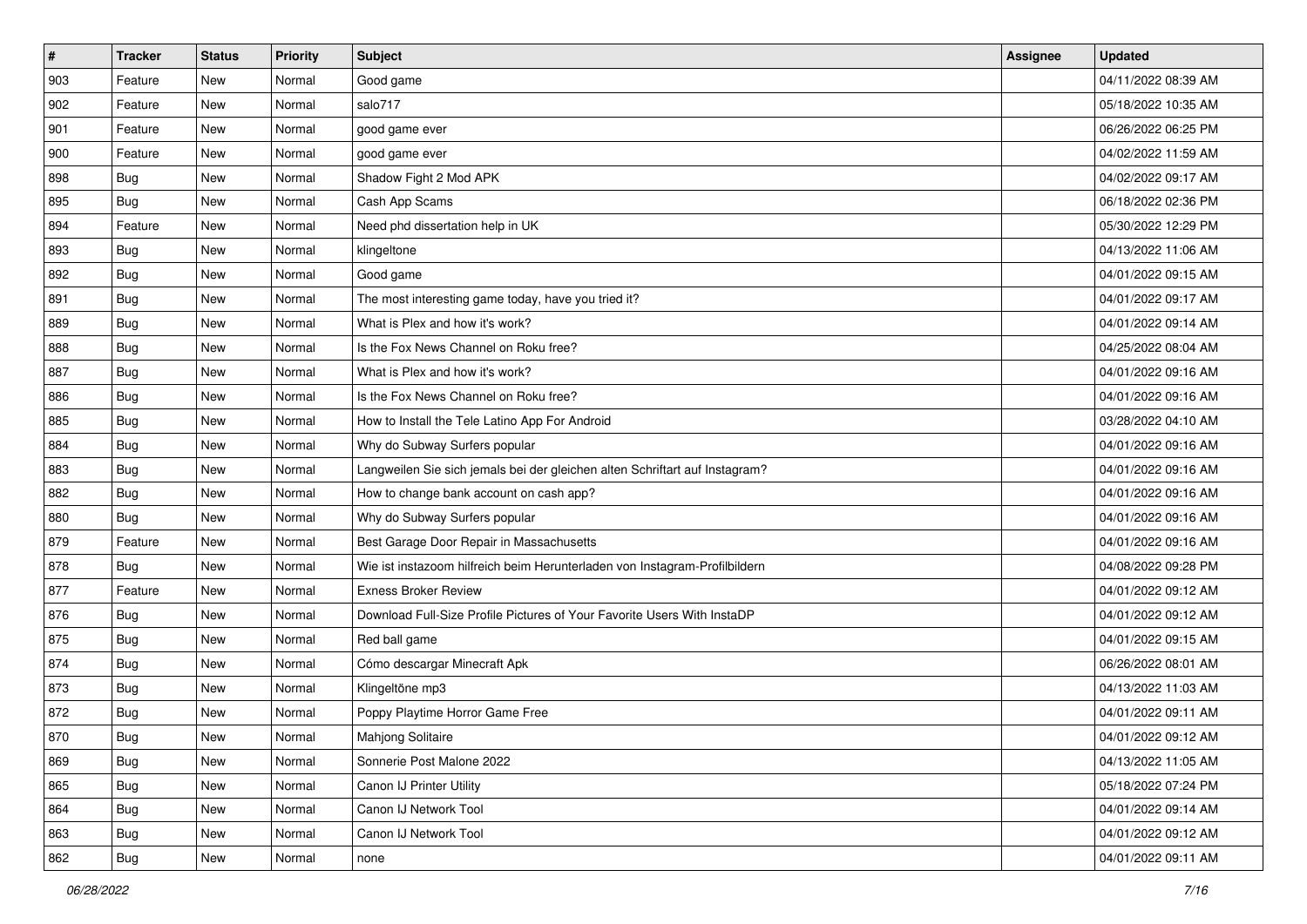| $\sharp$ | <b>Tracker</b> | <b>Status</b> | <b>Priority</b> | Subject                                                                          | Assignee | <b>Updated</b>      |
|----------|----------------|---------------|-----------------|----------------------------------------------------------------------------------|----------|---------------------|
| 859      | <b>Bug</b>     | New           | Normal          | Canon IJ Network Tool                                                            |          | 04/01/2022 09:13 AM |
| 857      | <b>Bug</b>     | New           | Normal          | Welcome to the world of classic retro games                                      |          | 04/01/2022 09:13 AM |
| 856      | Bug            | New           | Normal          | Online Classes Assistance Help For Student                                       |          | 04/01/2022 09:13 AM |
| 855      | <b>Bug</b>     | New           | Normal          | Online Classes Assistance Help For Student                                       |          | 04/01/2022 09:13 AM |
| 854      | Bug            | New           | Normal          | How To Resolve Password Problems Through Facebook Customer Service?              |          | 04/09/2022 06:11 PM |
| 853      | <b>Bug</b>     | New           | Normal          | what is dr laser                                                                 |          | 04/01/2022 09:13 AM |
| 852      | Bug            | New           | Normal          | How to cancel your French Bee flight within 24 hours?                            |          | 04/01/2022 09:13 AM |
| 851      | <b>Bug</b>     | New           | Normal          | Laden Sie den kostenlosen MP3-Klingelton für Ihr Mobiltelefon herunter           |          | 04/01/2022 09:14 AM |
| 850      | Bug            | New           | Normal          | Puppy Playtime APK Android                                                       |          | 04/01/2022 09:14 AM |
| 849      | Bug            | New           | Normal          | FutEmax App Apk - Watch Soccer, Fantasy Football, And More On Your Mobile Device |          | 04/01/2022 09:04 AM |
| 848      | Feature        | New           | Normal          | <b>Online Classes Assistance</b>                                                 |          | 04/01/2022 08:57 AM |
| 847      | Feature        | New           | Normal          | Canon.com/ijsetup                                                                |          | 04/01/2022 09:08 AM |
| 846      | Feature        | New           | Normal          | ij.start canon                                                                   |          | 04/01/2022 08:58 AM |
| 845      | Feature        | New           | Normal          | canon.com/ijsetup                                                                |          | 04/01/2022 08:58 AM |
| 844      | <b>Bug</b>     | New           | Normal          | To know Chime Routing Number call on the helpline number                         |          | 04/01/2022 08:58 AM |
| 843      | Bug            | New           | Normal          | Canon IJ Network Tool                                                            |          | 04/01/2022 08:58 AM |
| 842      | <b>Bug</b>     | New           | Normal          | Join the fun game                                                                |          | 04/01/2022 08:58 AM |
| 841      | Bug            | <b>New</b>    | Normal          | How do I activate FOX NOW?                                                       |          | 04/01/2022 08:58 AM |
| 840      | Bug            | New           | Normal          | Is Tubi really free and legal?                                                   |          | 04/01/2022 08:58 AM |
| 839      | Bug            | New           | Normal          | How do I activate FOX NOW?                                                       |          | 04/01/2022 08:58 AM |
| 838      | <b>Bug</b>     | New           | Normal          | Celebrity Hunter Mod apk - Como instalá-lo                                       |          | 04/01/2022 08:58 AM |
| 836      | Bug            | New           | Normal          | What Is The Required Amount To Pay As Cash App Clearance Fee?                    |          | 04/01/2022 09:00 AM |
| 835      | Bug            | New           | Normal          | Build your strong army with Taming io                                            |          | 04/01/2022 08:59 AM |
| 834      | <b>Bug</b>     | New           | Normal          | Grasp the secret to relieve stress and fatigue                                   |          | 04/01/2022 08:57 AM |
| 833      | Bug            | New           | Normal          | Does Direct Deposit Hit Chime- seek Chime Customer Service                       |          | 04/01/2022 08:59 AM |
| 832      | Bug            | New           | Normal          | Choque Royale Mod Apk                                                            |          | 04/01/2022 08:59 AM |
| 831      | <b>Bug</b>     | New           | Normal          | Build and shoot                                                                  |          | 05/29/2022 04:47 PM |
| 830      | I Bug          | New           | Normal          | Poppy Playtime APK                                                               |          | 06/27/2022 10:31 PM |
| 828      | <b>Bug</b>     | New           | Normal          | Nursery management                                                               |          | 06/13/2022 08:55 AM |
| 827      | <b>Bug</b>     | New           | Normal          | Come To Know The Required Steps To Unlock Cash App Account                       |          | 04/01/2022 08:59 AM |
| 826      | <b>Bug</b>     | New           | Normal          | How to Dowload MXL TV Premium                                                    |          | 05/26/2022 03:34 PM |
| 825      | Bug            | New           | Normal          | Lucky Patcher Download                                                           |          | 06/26/2022 06:09 PM |
| 822      | <b>Bug</b>     | New           | Normal          | Dowload Your Boyfriend Game                                                      |          | 06/27/2022 09:48 AM |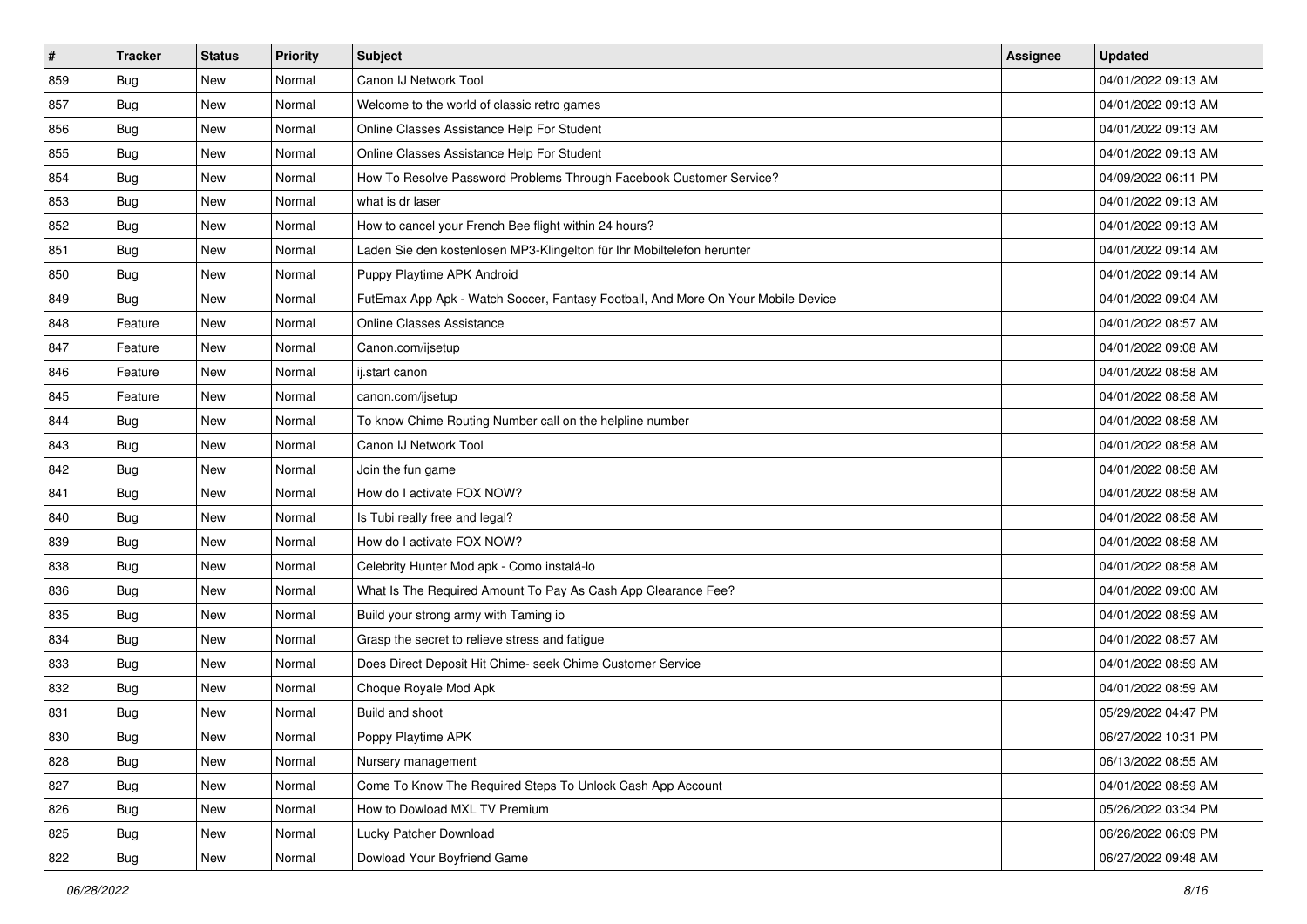| #   | <b>Tracker</b> | <b>Status</b> | <b>Priority</b> | Subject                                                                       | <b>Assignee</b> | <b>Updated</b>      |
|-----|----------------|---------------|-----------------|-------------------------------------------------------------------------------|-----------------|---------------------|
| 821 | <b>Bug</b>     | New           | Normal          | Nicoo - A Review of the Popular Battle Royale Game                            |                 | 04/01/2022 08:56 AM |
| 820 | Bug            | New           | Normal          | Metal Slug Apk para Android                                                   |                 | 06/27/2022 07:22 PM |
| 819 | <b>Bug</b>     | New           | Normal          | Metal Slug Apk para Android                                                   |                 | 06/27/2022 09:35 AM |
| 817 | Bug            | New           | Normal          | Pacman 30th Anniversary                                                       |                 | 06/27/2022 11:47 AM |
| 816 | <b>Bug</b>     | New           | Normal          | Play Scribble io fun with everyone                                            |                 | 06/28/2022 12:09 AM |
| 813 | Feature        | New           | Normal          | Canon.com/ijsetup                                                             |                 | 05/25/2022 08:27 AM |
| 812 | Feature        | New           | Normal          | canon.com/ijsetup                                                             |                 | 06/27/2022 01:21 PM |
| 811 | Bug            | New           | Normal          | Canon IJ Network Tool                                                         |                 | 06/26/2022 12:58 PM |
| 810 | Feature        | New           | Normal          | how to remove viruses from a phone                                            |                 | 06/26/2022 06:05 PM |
| 809 | Bug            | New           | Normal          | Smash Karts - immerse yourself in the exciting race                           |                 | 06/28/2022 01:55 AM |
| 808 | <b>Bug</b>     | New           | Normal          | Sinnvolle Guten-Morgen-Grüße                                                  |                 | 06/27/2022 05:41 AM |
| 807 | <b>Bug</b>     | New           | Normal          | 1v1Battle is a strategic action 'Build and shoot' game                        |                 | 06/27/2022 06:52 AM |
| 806 | Feature        | New           | Normal          | Go everywhere thanks to mapquest driving directions                           |                 | 06/27/2022 02:39 AM |
| 804 | Bug            | New           | Normal          | Review                                                                        |                 | 06/27/2022 08:38 PM |
| 802 | <b>Bug</b>     | New           | Normal          | Who Is an ETL Engineer                                                        |                 | 06/26/2022 05:48 PM |
| 801 | <b>Bug</b>     | New           | Normal          | Who Is an ETL Engineer                                                        |                 | 06/27/2022 12:25 PM |
| 800 | <b>Bug</b>     | New           | Normal          | Who Is an ETL Engineer                                                        |                 | 06/25/2022 10:31 PM |
| 799 | Bug            | New           | Normal          | Who Is an ETL Engineer                                                        |                 | 06/27/2022 11:07 AM |
| 798 | Bug            | New           | Normal          | Who Is an ETL Engineer                                                        |                 | 06/27/2022 09:48 AM |
| 796 | <b>Bug</b>     | New           | Normal          | How Does Cash App ++ actually work and What is the process of it              |                 | 06/22/2022 07:03 AM |
| 795 | Bug            | New           | Normal          | Drift Boss - Exciting Race                                                    |                 | 06/26/2022 06:32 PM |
| 794 | Feature        | New           | Normal          | Safe place to buy fifa coins                                                  |                 | 06/26/2022 06:07 PM |
| 792 | Bug            | New           | Normal          | What is Google Camera Mod?                                                    |                 | 06/27/2022 10:20 AM |
| 791 | <b>Bug</b>     | New           | Normal          | Samsnung TV Plus is not working                                               |                 | 04/01/2022 09:03 AM |
| 790 | Bug            | New           | Normal          | My app                                                                        |                 | 04/01/2022 09:03 AM |
| 789 | <b>Bug</b>     | New           | Normal          | Full version                                                                  |                 | 06/27/2022 01:00 PM |
| 788 | <b>Bug</b>     | New           | Normal          | Intro Maker Mod APK                                                           |                 | 06/26/2022 11:01 AM |
| 787 | I Bug          | New           | Normal          | Assured Assignment Help                                                       |                 | 06/27/2022 05:19 PM |
| 786 | <b>Bug</b>     | New           | Normal          | Best Assignment Help in Australia & UK                                        |                 | 06/21/2022 09:28 PM |
| 785 | <b>Bug</b>     | New           | Normal          | How To Get Money Off Cash App Without Card Or With A Card?                    |                 | 06/27/2022 08:28 AM |
| 784 | <b>Bug</b>     | New           | Normal          | How To Add Money On Cash App Card And Check The Funds?                        |                 | 06/26/2022 01:43 PM |
| 783 | <b>Bug</b>     | New           | Normal          | How Do I Determine The Reasons And Solutions To Fix Cash App Transfer Failed? |                 | 06/27/2022 08:58 PM |
| 782 | Bug            | New           | Normal          | Comment faire une sonnerie téléphonique                                       |                 | 06/27/2022 11:56 PM |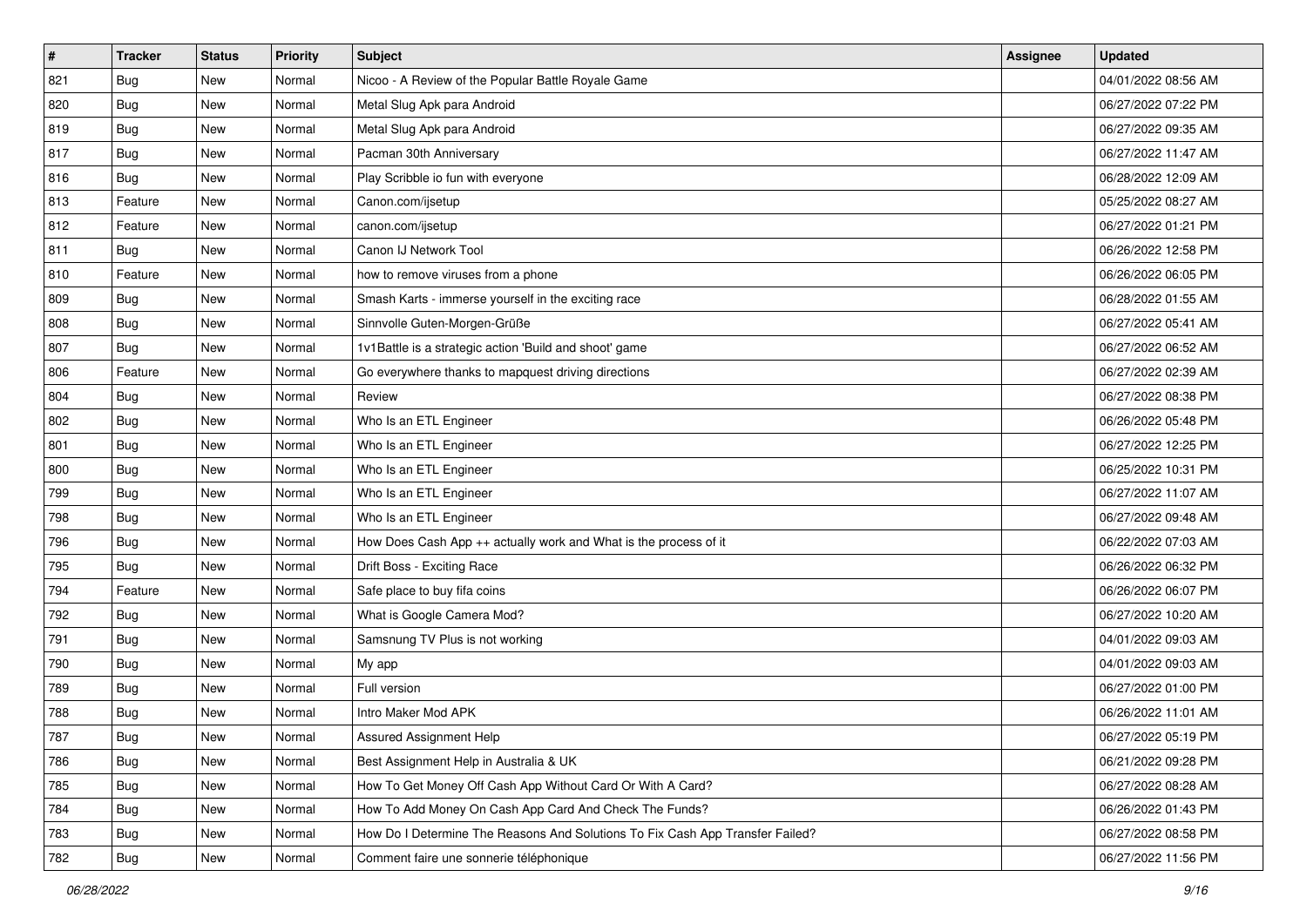| #   | <b>Tracker</b> | <b>Status</b> | <b>Priority</b> | Subject                                                                                             | <b>Assignee</b> | <b>Updated</b>      |
|-----|----------------|---------------|-----------------|-----------------------------------------------------------------------------------------------------|-----------------|---------------------|
| 781 | <b>Bug</b>     | New           | Normal          | Free Whatsapp Group to Join                                                                         |                 | 06/25/2022 01:25 AM |
| 777 | <b>Bug</b>     | New           | Normal          | Obtain driving instructions using Google Maps.                                                      |                 | 06/27/2022 09:05 PM |
| 776 | <b>Bug</b>     | New           | Normal          | Wibargain                                                                                           |                 | 06/17/2022 08:52 PM |
| 775 | <b>Bug</b>     | New           | Normal          | cash app                                                                                            |                 | 02/14/2022 08:20 AM |
| 774 | Bug            | New           | Normal          | Follow proper initiatives                                                                           |                 | 06/27/2022 07:54 PM |
| 773 | <b>Bug</b>     | New           | Normal          | Spades - Play online free                                                                           |                 | 06/26/2022 07:18 PM |
| 772 | <b>Bug</b>     | New           | Normal          | united airlines baggage policy                                                                      |                 | 06/27/2022 10:53 PM |
| 771 | <b>Bug</b>     | New           | Normal          | united airlines baggage policy                                                                      |                 | 06/26/2022 07:19 AM |
| 770 | <b>Bug</b>     | New           | Normal          | Canon IJ Network Tool                                                                               |                 | 06/27/2022 11:57 AM |
| 769 | Bug            | New           | Normal          | check my cash app                                                                                   |                 | 06/26/2022 08:33 PM |
| 768 | <b>Bug</b>     | New           | Normal          | Where can you buy best jackets online?                                                              |                 | 06/26/2022 01:50 PM |
| 767 | Bug            | New           | Normal          | apkmod                                                                                              |                 | 06/28/2022 01:24 AM |
| 766 | <b>Bug</b>     | New           | Normal          | Pobreflix Mod APK Review                                                                            |                 | 06/23/2022 01:39 AM |
| 765 | <b>Bug</b>     | New           | Normal          | Follow proper initiatives to check my cash app                                                      |                 | 06/25/2022 10:08 AM |
| 764 | <b>Bug</b>     | New           | Normal          | What is available to see what I can watch HBO Max?                                                  |                 | 06/26/2022 08:52 PM |
| 763 | <b>Bug</b>     | New           | High            | How to Make a Ringtone on Your iPhone                                                               |                 | 06/27/2022 04:16 PM |
| 762 | <b>Bug</b>     | New           | Normal          | How To Add Money To A Cash App Card If Struggling With Low Amount?                                  |                 | 06/27/2022 09:58 PM |
| 760 | <b>Bug</b>     | New           | Normal          | apkmod                                                                                              |                 | 06/27/2022 04:13 PM |
| 758 | Bug            | New           | Normal          | How Do I Study Consistently For Hours?                                                              |                 | 06/27/2022 12:49 AM |
| 757 | <b>Bug</b>     | New           | Normal          | Why Is Issue of Car Maintenance so Famous for the Consumers?                                        |                 | 04/01/2022 09:01 AM |
| 756 | Feature        | New           | Normal          | Your one-stop destination for the thesis writing service                                            |                 | 06/27/2022 05:46 PM |
| 754 | <b>Bug</b>     | New           | Normal          | Cómo descargar tonos gratis de teléfono celular                                                     |                 | 06/26/2022 01:56 PM |
| 753 | Bug            | New           | Normal          | onlineessaygrader                                                                                   |                 | 04/01/2022 09:01 AM |
| 752 | <b>Bug</b>     | New           | Normal          | Plagerism checker                                                                                   |                 | 06/26/2022 06:33 PM |
| 750 | Bug            | New           | Normal          | Create a Report Template                                                                            |                 | 06/26/2022 04:27 PM |
| 749 | <b>Bug</b>     | New           | Normal          | The Best Bubble Shooter Game for Android                                                            |                 | 06/26/2022 12:12 PM |
| 748 | <b>Bug</b>     | New           | Normal          | Il y a quelques façons d'obtenir des sonneries gratuites pour votre iPhone                          |                 | 06/26/2022 11:24 PM |
| 747 | I Bug          | New           | Normal          | How to Install Tyflex Plus on Your Android Device                                                   |                 | 06/26/2022 08:16 AM |
| 744 | Bug            | New           | Normal          | Pixel Survive                                                                                       |                 | 04/01/2022 09:02 AM |
| 743 | <b>Bug</b>     | New           | Normal          | They promote 'pixel art' contests and a 'game jam' related to the work and figure of Carlos Casares |                 | 04/15/2022 09:12 PM |
| 742 | <b>Bug</b>     | New           | Normal          | How Long Does Cash App Support Take To Respond For A Better Support?                                |                 | 06/25/2022 11:00 PM |
| 741 | <b>Bug</b>     | New           | Normal          | <b>Blockchain Technology Solutions</b>                                                              |                 | 06/26/2022 02:19 AM |
| 740 | Feature        | New           | Normal          | Online Thesis Help USA                                                                              |                 | 06/27/2022 03:19 AM |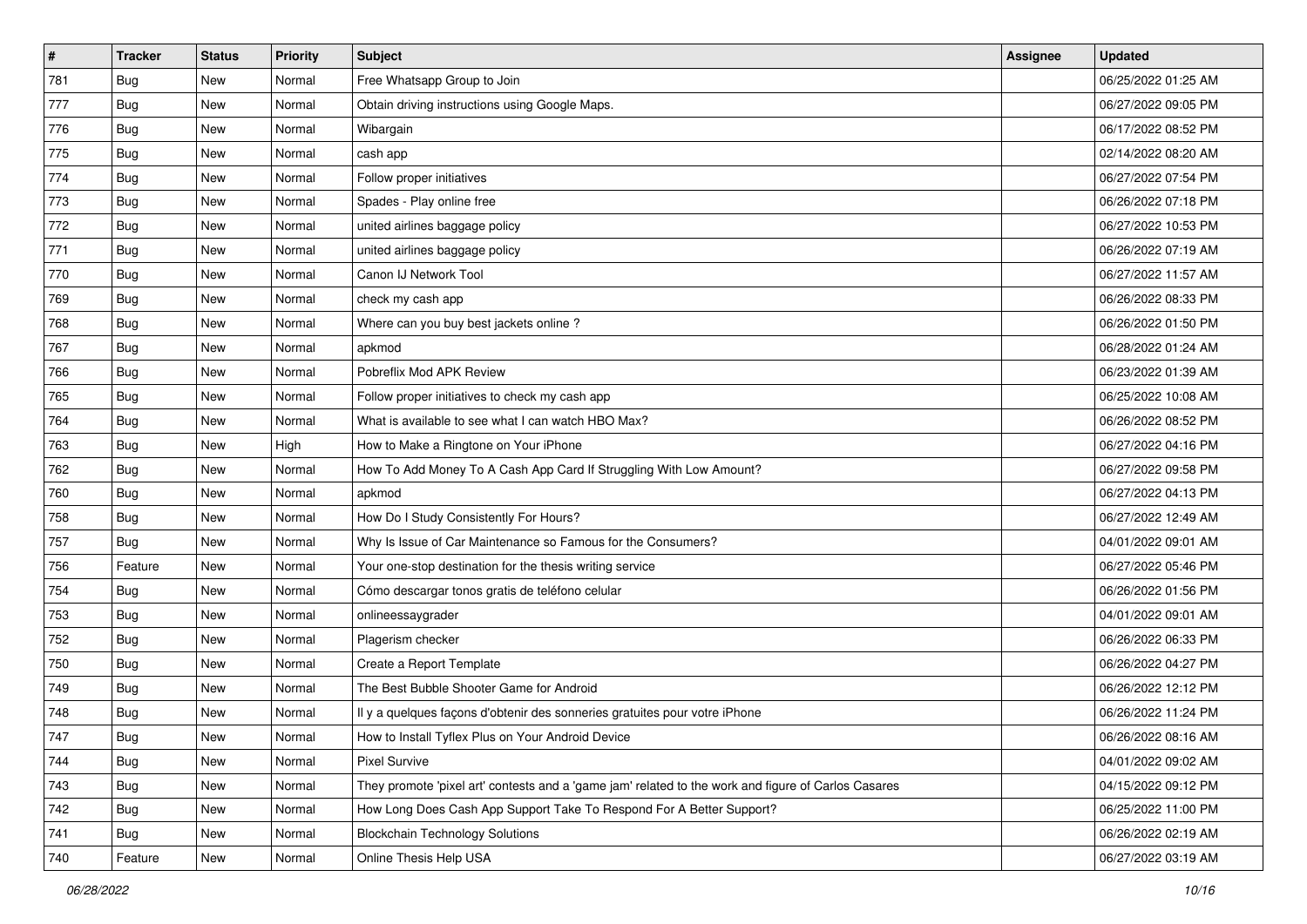| $\vert$ # | <b>Tracker</b> | <b>Status</b> | <b>Priority</b> | Subject                                                                             | <b>Assignee</b> | <b>Updated</b>      |
|-----------|----------------|---------------|-----------------|-------------------------------------------------------------------------------------|-----------------|---------------------|
| 739       | <b>Bug</b>     | New           | Normal          | law dissertation help                                                               |                 | 06/27/2022 06:12 PM |
| 738       | Bug            | New           | Normal          | How Much Amount Do I Get Using The Referral Code For Cash App?                      |                 | 06/27/2022 03:58 PM |
| 737       | <b>Bug</b>     | New           | Normal          | How Do I Talk To A Live Person At Facebook If Anything Is Doubtful?                 |                 | 06/27/2022 09:59 PM |
| 736       | <b>Bug</b>     | New           | Normal          | I Want to Edit in My Website (transfer-factor.net) Unfortunately, Unable to Edit It |                 | 06/24/2022 07:32 AM |
| 735       | Bug            | New           | Normal          | A quick fix of how to get money back from cash app stocks                           |                 | 06/26/2022 01:31 PM |
| 734       | <b>Bug</b>     | New           | Normal          | DR. STRANGE: Multiverse of Scheduling Madness!                                      |                 | 04/01/2022 09:33 AM |
| 733       | <b>Bug</b>     | New           | Normal          | How does one go about getting a book deal?                                          |                 | 04/01/2022 09:33 AM |
| 732       | Bug            | New           | Normal          | Get rectifications steps about why cash app transfer failed                         |                 | 06/26/2022 03:28 PM |
| 731       | <b>Bug</b>     | New           | Normal          | Avail Of Cash App Customer Service If Unable To Down Cash App Mobile App?           |                 | 06/25/2022 08:36 PM |
| 730       | Bug            | New           | Normal          | Canon IJ Network Tool                                                               |                 | 06/26/2022 05:51 PM |
| 729       | Bug            | New           | Normal          | Canon IJ Network Tool                                                               |                 | 04/01/2022 09:33 AM |
| 728       | Bug            | New           | Normal          | Will Cash App refund money if scammed? Hitches With Optimum Ease                    |                 | 06/26/2022 06:15 AM |
| 726       | <b>Bug</b>     | New           | Normal          | Mobile Application Development Services                                             |                 | 06/27/2022 09:10 AM |
| 725       | Feature        | New           | Normal          | What are memo writing services design                                               |                 | 06/24/2022 06:24 AM |
| 724       | Bug            | New           | Normal          | Dial Chime Customer support number for a quick response                             |                 | 06/27/2022 03:15 PM |
| 721       | <b>Bug</b>     | New           | Normal          | Cómo instalar un Mod Apk                                                            |                 | 06/24/2022 09:39 PM |
| 720       | <b>Bug</b>     | New           | Normal          | How does Cash App Phone Number provide a quick treatment?                           |                 | 06/27/2022 08:02 AM |
| 719       | Bug            | New           | Normal          | How Do I Send \$5000 Through Cash App Account With Ease?                            |                 | 06/26/2022 10:14 PM |
| 717       | <b>Bug</b>     | New           | Normal          | Disney Plus Apk - Watch Movies and TV Shows on Your Device                          |                 | 06/27/2022 11:38 PM |
| 716       | <b>Bug</b>     | New           | Normal          | La celebración de un BabyShower.                                                    |                 | 06/27/2022 12:29 PM |
| 715       | <b>Bug</b>     | New           | Normal          | Puppy Playtime Descargar gratis                                                     |                 | 06/27/2022 01:57 PM |
| 714       | <b>Bug</b>     | New           | Normal          | Cuevana 3 Premium - Enjoy Your Favorite Movies and TV Shows on Your Smart TV        |                 | 06/27/2022 11:43 PM |
| 712       | Bug            | New           | Normal          | <b>Tips and Tricks</b>                                                              |                 | 06/26/2022 04:19 PM |
| 711       | <b>Bug</b>     | New           | Normal          | Human Fall Flat Apk Download                                                        |                 | 06/25/2022 09:44 AM |
| 710       | Bug            | New           | Normal          | Take Necessary Assistance If You Are Unable Activate Cash App Card                  |                 | 06/25/2022 09:26 PM |
| 709       | <b>Bug</b>     | New           | Normal          | How To Load Cash App Card At Walmart Without Having To Face Any Hassle?             |                 | 06/27/2022 10:30 AM |
| 708       | <b>Bug</b>     | New           | Normal          | Efficient ways to proceed with the cash app dispute process?                        |                 | 06/26/2022 12:08 AM |
| 706       | Bug            | New           | Normal          | How Can You Cancel A Cash App Payment Without Any Prior Information?                |                 | 06/26/2022 09:13 AM |
| 705       | Bug            | New           | Normal          | wuxiaworld                                                                          |                 | 06/26/2022 01:43 PM |
| 704       | <b>Bug</b>     | New           | Normal          | Reach support team of Chime Customer Service for instant help                       |                 | 06/27/2022 01:05 PM |
| 703       | Bug            | New           | Normal          | For real-time help, dial Facebook customer service number                           |                 | 06/27/2022 12:08 PM |
| 702       | <b>Bug</b>     | New           | Normal          | Avail Chime Customer Service to know How To Get Chime Bank Statement                |                 | 06/27/2022 04:59 AM |
| 701       | <b>Bug</b>     | New           | Normal          | Why Law Essay Helper UK is Necessary?                                               |                 | 06/28/2022 01:39 AM |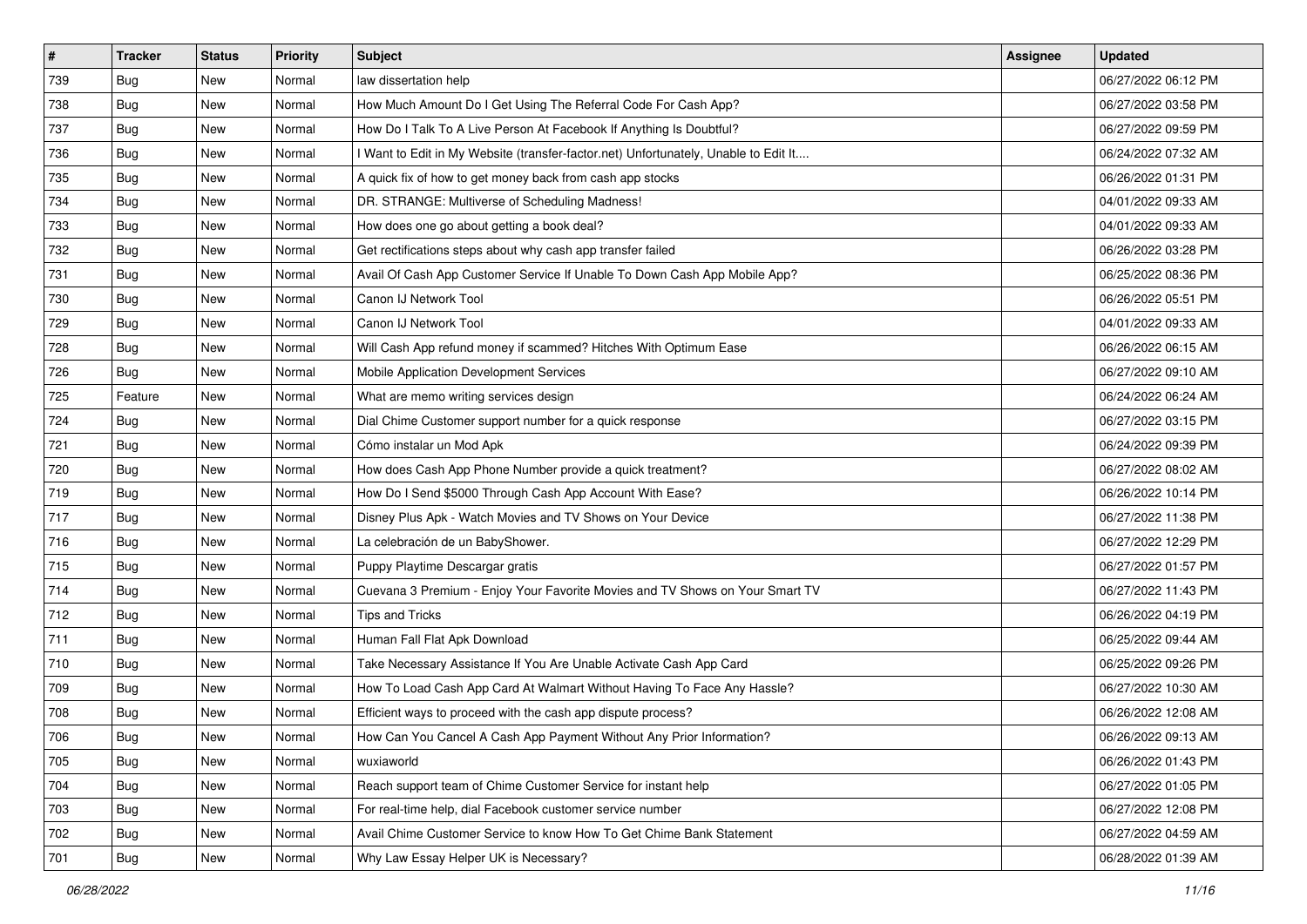| $\sharp$ | <b>Tracker</b> | <b>Status</b> | <b>Priority</b> | Subject                                                               | <b>Assignee</b> | <b>Updated</b>      |
|----------|----------------|---------------|-----------------|-----------------------------------------------------------------------|-----------------|---------------------|
| 700      | Bug            | New           | Normal          | Cómo descargar Poppy Playtime                                         |                 | 04/01/2022 09:30 AM |
| 699      | <b>Bug</b>     | New           | Normal          | Would you be able to utilize Cash App Twitch?                         |                 | 06/27/2022 10:45 AM |
| 698      | Feature        | New           | Normal          | Connect with cash app representative to ask about cash app flip scam  |                 | 06/26/2022 11:24 AM |
| 697      | Bug            | New           | Normal          | How to Descargar Pura TV For Android                                  |                 | 06/27/2022 03:57 PM |
| 696      | Bug            | New           | Normal          | How to Install the TuMangaOnline App                                  |                 | 06/27/2022 02:49 AM |
| 695      | <b>Bug</b>     | New           | Normal          | Refer Listas IPTV Apk                                                 |                 | 06/27/2022 05:13 PM |
| 693      | Feature        | New           | Normal          | How To Get My Money Back From The Cash App To Your Wallet?            |                 | 06/27/2022 01:31 AM |
| 692      | Bug            | New           | Normal          | Esports 888b                                                          |                 | 06/12/2022 10:04 AM |
| 691      | Bug            | New           | Normal          | tea garden dublin                                                     |                 | 04/01/2022 09:31 AM |
| 690      | Bug            | New           | Normal          | campervan hire                                                        |                 | 06/26/2022 06:47 PM |
| 689      | <b>Bug</b>     | New           | Normal          | How to use twitch.tv/activate?                                        |                 | 06/27/2022 05:44 AM |
| 688      | Bug            | New           | Normal          | How to use twitch.tv/activate?                                        |                 | 06/24/2022 04:16 AM |
| 687      | Bug            | New           | Normal          | How to use twitch.tv/activate?                                        |                 | 06/27/2022 03:15 PM |
| 686      | Bug            | New           | Normal          | Welcome To The Most Demandable Mahipalpur Escorts Agency              |                 | 06/27/2022 03:45 PM |
| 684      | <b>Bug</b>     | New           | Normal          | Difference between paper map and online map                           |                 | 06/27/2022 09:55 PM |
| 683      | Feature        | New           | Normal          | Game creation                                                         |                 | 06/27/2022 08:39 AM |
| 682      | <b>Bug</b>     | New           | Normal          | Does Facebook customer service live chat allow to speak with someone? |                 | 06/27/2022 05:19 PM |
| 681      | Feature        | New           | High            | <b>Online Class</b>                                                   |                 | 06/27/2022 07:20 AM |
| 680      | Feature        | New           | Normal          | Word Jewels 2                                                         |                 | 06/27/2022 09:55 PM |
| 679      | Bug            | New           | Normal          | Word Finder helps you to play word games better                       |                 | 04/01/2022 09:34 AM |
| 678      | <b>Bug</b>     | New           | Normal          | How to be a winner in buidnow gg                                      |                 | 06/27/2022 04:47 PM |
| 677      | Bug            | New           | Normal          | Logo Design Services Near Me                                          |                 | 06/27/2022 07:18 PM |
| 676      | Bug            | New           | Normal          | Does Facebook customer service live chat allow to speak with someone? |                 | 04/01/2022 09:39 AM |
| 675      | <b>Bug</b>     | New           | Normal          | What Are Smart Tactics To Fix Cash App Transfer Failed Hurdles?       |                 | 06/27/2022 09:51 AM |
| 673      | Bug            | New           | Normal          | Learn the basics of pixel art - Clear grid                            |                 | 06/27/2022 05:06 PM |
| 672      | Bug            | New           | Normal          | The easiest way to delete ringtones on iPhone                         |                 | 06/27/2022 03:38 AM |
| 670      | <b>Bug</b>     | New           | Normal          | JTWhatsApp Apk - The New and Improved WhatsApp                        |                 | 06/17/2022 04:36 PM |
| 669      | Feature        | New           | Normal          | Nursing Assignment Help                                               |                 | 06/27/2022 06:12 AM |
| 668      | <b>Bug</b>     | New           | Normal          | Get to know Cash App Refund Process here                              |                 | 06/27/2022 02:38 PM |
| 667      | <b>Bug</b>     | New           | Normal          | What Is a Ringtone?                                                   |                 | 06/27/2022 07:34 AM |
| 666      | <b>Bug</b>     | New           | Normal          | 470+ pages à colorier de Noël                                         |                 | 06/26/2022 04:55 PM |
| 665      | Feature        | New           | Normal          | Look for a dedicated help with finance assignment                     |                 | 06/27/2022 11:10 PM |
| 664      | <b>Bug</b>     | New           | Normal          | Tea TV Apk Download - The Best Way to Watch Movies Offline            |                 | 06/26/2022 12:59 PM |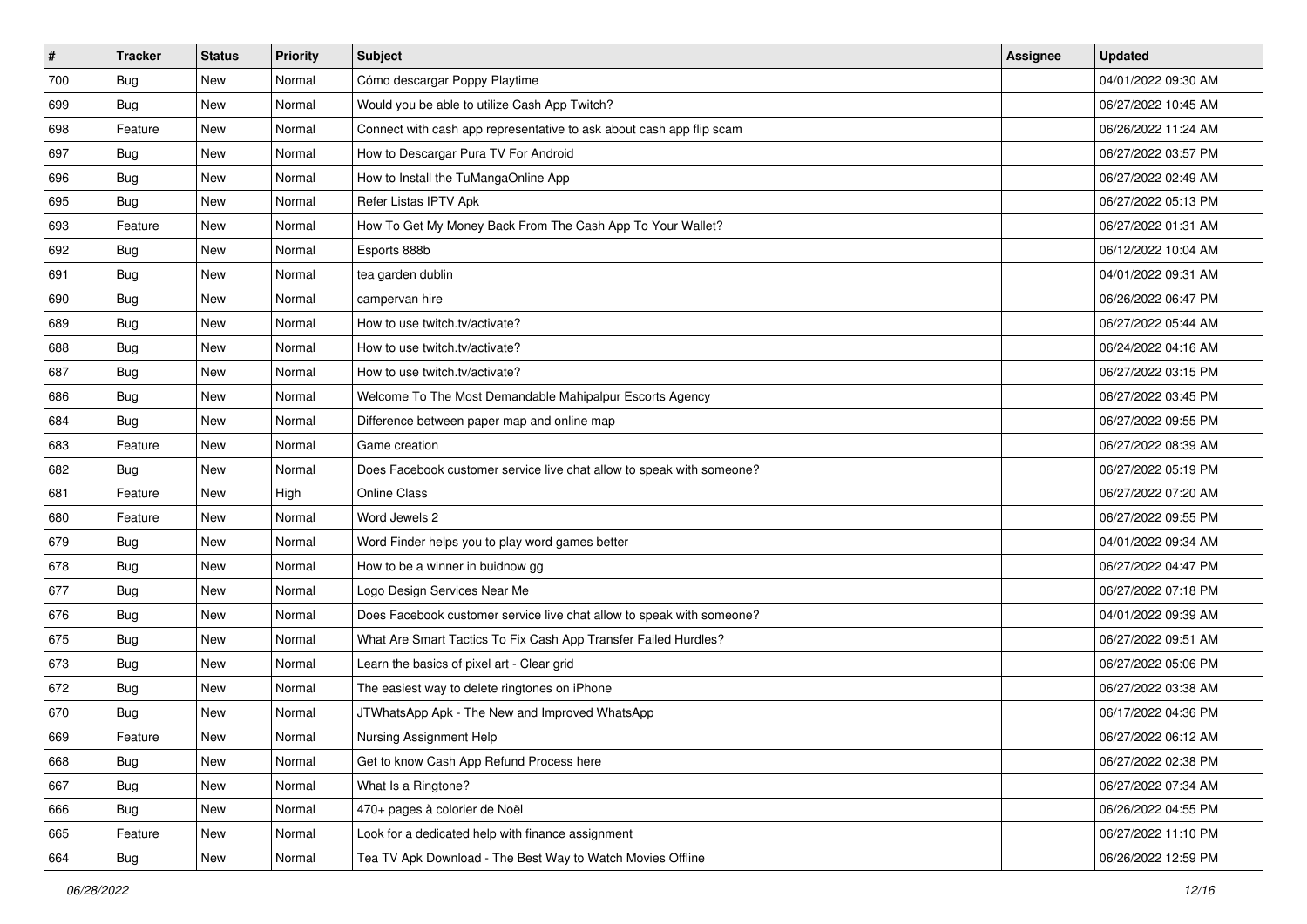| $\sharp$ | <b>Tracker</b> | <b>Status</b> | <b>Priority</b> | Subject                                                                          | <b>Assignee</b> | <b>Updated</b>      |
|----------|----------------|---------------|-----------------|----------------------------------------------------------------------------------|-----------------|---------------------|
| 662      | <b>Bug</b>     | New           | Normal          | Oreo TV Download - The Easiest Way to Watch Live TV                              |                 | 06/27/2022 03:14 PM |
| 661      | Bug            | New           | Normal          | Turbo VPN MOD APK Download                                                       |                 | 06/27/2022 07:18 PM |
| 660      | Bug            | New           | Normal          | Anchovies Nutrition Facts And Health Benefits                                    |                 | 04/01/2022 09:40 AM |
| 659      | <b>Bug</b>     | New           | Normal          | Olive Oil Properties And Health Benefits                                         |                 | 06/27/2022 06:34 PM |
| 658      | Bug            | New           | Normal          | <b>Watermelon Nutrition Facts And Health Benefits</b>                            |                 | 06/28/2022 01:57 AM |
| 657      | Bug            | New           | Normal          | Coconut Nutrition Facts And Health Benefits                                      |                 | 06/27/2022 08:56 AM |
| 656      | Bug            | New           | Normal          | Kiwi Nutrition Facts And Health Benefits                                         |                 | 06/27/2022 06:45 PM |
| 655      | <b>Bug</b>     | New           | Normal          | <b>Eggplant Health Benefits</b>                                                  |                 | 06/27/2022 03:40 PM |
| 654      | Feature        | New           | Normal          | Peach Health Benefits                                                            |                 | 06/27/2022 03:56 PM |
| 653      | <b>Bug</b>     | New           | Normal          | Jujube (Jinjoles): Properties And Health Benefits                                |                 | 06/27/2022 08:47 AM |
| 652      | <b>Bug</b>     | New           | Normal          | <b>Sesame Health Benefits</b>                                                    |                 | 06/27/2022 08:59 AM |
| 651      | <b>Bug</b>     | New           | Normal          | Salmon Health Benefits                                                           |                 | 06/27/2022 12:42 AM |
| 650      | Bug            | New           | Normal          | <b>Cherries Health Benefits</b>                                                  |                 | 06/26/2022 12:57 AM |
| 649      | Feature        | New           | Normal          | Pear Health Benefits                                                             |                 | 06/26/2022 02:53 PM |
| 648      | Feature        | New           | Normal          | <b>Plum Health Benefits</b>                                                      |                 | 06/27/2022 12:54 AM |
| 647      | Feature        | New           | Normal          | <b>Cranberry Health Benefits</b>                                                 |                 | 06/26/2022 09:45 PM |
| 646      | Feature        | New           | Normal          | Collaborative Research Group                                                     |                 | 06/27/2022 04:01 AM |
| 645      | Bug            | New           | Normal          | thong tin chinh xac nhat hom nay                                                 |                 | 06/26/2022 09:46 PM |
| 644      | <b>Bug</b>     | New           | Normal          | <b>TeaTV App Review</b>                                                          |                 | 06/27/2022 11:47 AM |
| 643      | Bug            | New           | Normal          | Oreo TV Apk Download                                                             |                 | 06/26/2022 11:50 PM |
| 642      | <b>Bug</b>     | New           | Normal          | thong tin thoi tiet ngay hom nay                                                 |                 | 06/27/2022 10:03 AM |
| 641      | Bug            | New           | Normal          | Get Best Economics Dissertation Writing Service                                  |                 | 06/25/2022 10:04 AM |
| 640      | Bug            | New           | Normal          | play game with me                                                                |                 | 06/27/2022 10:32 AM |
| 639      | <b>Bug</b>     | New           | Normal          | thong tin chinh xac                                                              |                 | 06/27/2022 09:48 AM |
| 638      | Bug            | New           | Normal          | Run 3 game                                                                       |                 | 06/26/2022 06:31 AM |
| 637      | Feature        | New           | Normal          | Why do the Outlook rules not work in my account?                                 |                 | 06/27/2022 09:51 AM |
| 636      | Bug            | New           | Normal          | What is the most popular furniture color?                                        |                 | 06/25/2022 04:57 PM |
| 635      | <b>Bug</b>     | New           | Normal          | Buy Steroids Online with OurMedicnes.com   Best Quality Steroids                 |                 | 06/26/2022 12:01 AM |
| 634      | Bug            | New           | Normal          | Buy Vidalista Tablets (Tadalafil) at [\$25 OFF + Free Shipping] Vidalistatablets |                 | 06/27/2022 07:24 PM |
| 633      | <b>Bug</b>     | New           | Normal          | How i can i solve my issue                                                       |                 | 04/01/2022 09:38 AM |
| 632      | Bug            | New           | Normal          | CheapestMedsShop   100% Safe Medicines Online in UK & AUS.                       |                 | 06/27/2022 02:04 AM |
| 631      | Bug            | New           | Normal          | How Can I Load Cash App Card at Walmart straight away?                           |                 | 06/26/2022 04:07 PM |
| 630      | <b>Bug</b>     | New           | Normal          | How Can I Load Cash App Card at Walmart straight away?                           |                 | 06/26/2022 12:04 AM |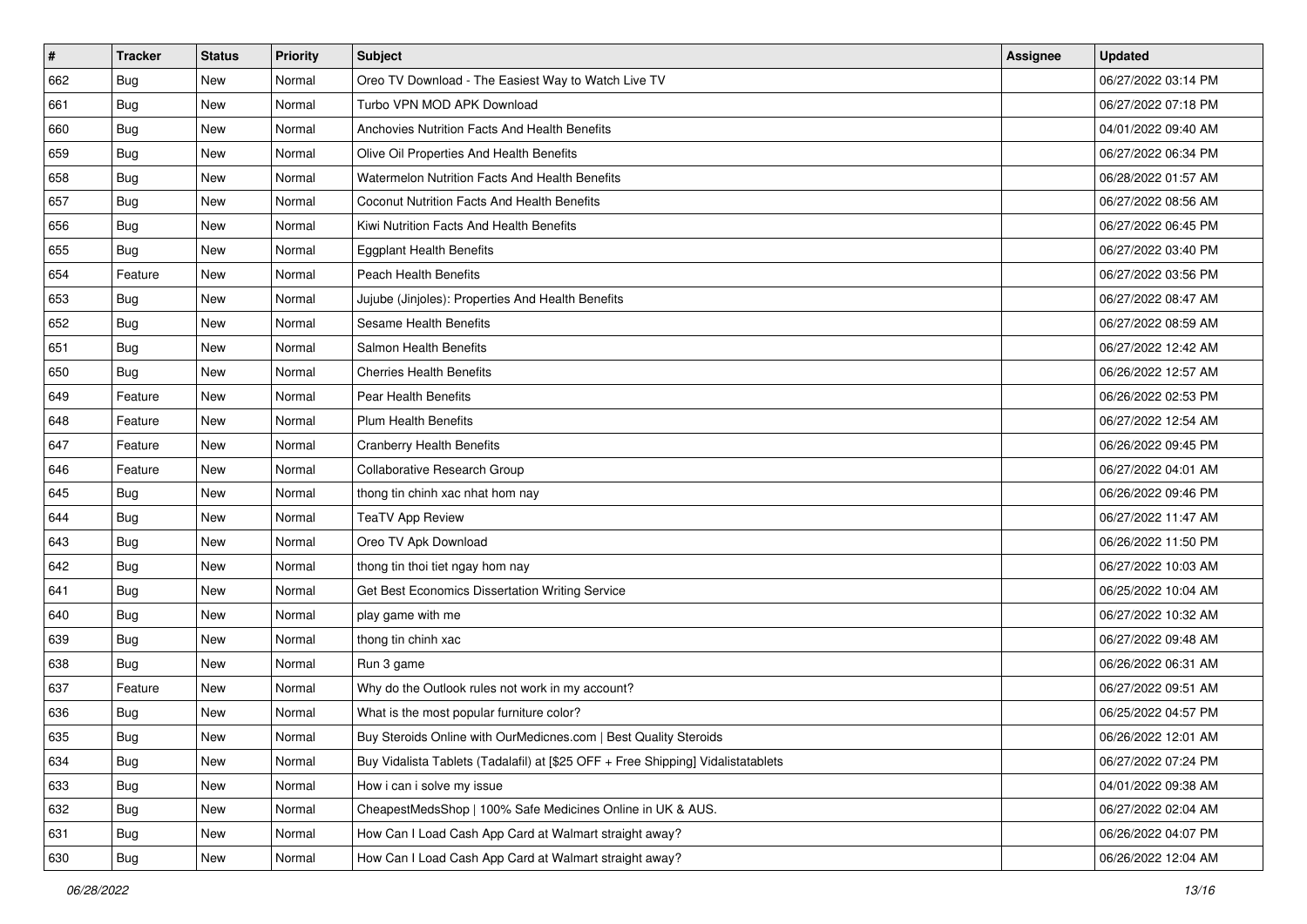| $\vert$ # | <b>Tracker</b> | <b>Status</b> | Priority | <b>Subject</b>                                                                   | <b>Assignee</b> | <b>Updated</b>      |
|-----------|----------------|---------------|----------|----------------------------------------------------------------------------------|-----------------|---------------------|
| 629       | <b>Bug</b>     | <b>New</b>    | Normal   | How Can I Load Cash App Card at Walmart straight away?                           |                 | 06/24/2022 07:55 PM |
| 628       | <b>Bug</b>     | <b>New</b>    | Normal   | CV reviewing services!                                                           |                 | 06/28/2022 12:17 AM |
| 627       | Bug            | <b>New</b>    | Normal   | <b>HELO</b>                                                                      |                 | 06/26/2022 06:42 AM |
| 625       | <b>Bug</b>     | <b>New</b>    | Normal   | The best free online driving directions tool                                     |                 | 04/01/2022 09:28 AM |
| 624       | <b>Bug</b>     | <b>New</b>    | Normal   | Use go with the Driving Directions for your go                                   |                 | 06/21/2022 04:54 AM |
| 623       | Bug            | <b>New</b>    | Normal   | Listen to online radio stations for mobile phones                                |                 | 06/26/2022 01:20 PM |
| 622       | Bug            | New           | Normal   | CheapestMedsShop   100% Safe Medicines Online in UK & AUS.                       |                 | 06/26/2022 05:27 PM |
| 621       | <b>Bug</b>     | <b>New</b>    | Normal   | Buy All Modafinil & Armodafinil Tablets @Buy Modafinil US                        |                 | 06/27/2022 07:52 PM |
| 620       | Bug            | New           | Normal   | Viagra Meds: Fastest & Quick Delivery On Your Doorstep - USA                     |                 | 06/27/2022 01:33 PM |
| 619       | <b>Bug</b>     | New           | Normal   | Online Trusted Medicine Store in US for Health - Genericmedsupply                |                 | 06/27/2022 12:12 AM |
| 618       | <b>Bug</b>     | New           | Normal   | Buy Steroids Online with OurMedicnes.com   Best Quality Steroids                 |                 | 06/27/2022 06:17 PM |
| 617       | Bug            | <b>New</b>    | Normal   | Buy Vidalista Tablets (Tadalafil) at [\$25 OFF + Free Shipping] Vidalistatablets |                 | 06/26/2022 10:11 AM |
| 616       | <b>Bug</b>     | New           | Normal   | Buy Anavar Tablets   Anavar For Sale in USA, UK & Australia                      |                 | 06/27/2022 02:02 AM |
| 615       | Bug            | New           | Normal   | CheapestMedsShop   100% Safe Medicines Online in USA UK & AUS.                   |                 | 06/27/2022 02:19 PM |
| 614       | Bug            | New           | Normal   | Como baixar o MOD APK no celular                                                 |                 | 06/27/2022 09:26 AM |
| 613       | Bug            | New           | Normal   | Buy Aspadol 100mg Tab Online in US, UK, AU   Erospharmacy                        |                 | 06/27/2022 02:16 PM |
| 612       | Bug            | New           | Normal   | Luxury Slingshot Rental                                                          |                 | 06/27/2022 07:36 PM |
| 611       | Feature        | New           | Normal   | Buy All Modafinil & Armodafinil Tablets @Buy Modafinil US                        |                 | 06/27/2022 01:12 AM |
| 610       | Feature        | New           | Normal   | CheapestMedsShop 100% Safe Medicines Online in USA UK & AUS.                     |                 | 06/26/2022 04:35 PM |
| 609       | Bug            | New           | High     | Online Trusted Medicine Store in US for Health - Genericmedsupply                |                 | 06/27/2022 12:02 PM |
| 608       | Feature        | <b>New</b>    | Normal   | How To Do Hotmail Password Reset Without Phone Number?                           |                 | 04/01/2022 09:22 AM |
| 607       | Bug            | <b>New</b>    | Normal   | Vex 5                                                                            |                 | 06/27/2022 11:24 PM |
| 605       | Feature        | New           | Normal   | What will the future of logo design be like?                                     |                 | 06/26/2022 08:25 PM |
| 604       | Bug            | <b>New</b>    | Normal   | <b>Idle Game Online</b>                                                          |                 | 06/28/2022 12:15 AM |
| 603       | Bug            | <b>New</b>    | Normal   | Premiere gratuito da lista de IPTV                                               |                 | 06/27/2022 01:24 PM |
| 600       | Bug            | New           | Normal   | Play Store Pro                                                                   |                 | 06/27/2022 09:43 PM |
| 599       | <b>Bug</b>     | <b>New</b>    | Normal   | Do you know how to delete cash app account from your computer?                   |                 | 06/27/2022 09:05 PM |
| 598       | <b>Bug</b>     | New           | Normal   | Universo s / f Download                                                          |                 | 06/25/2022 03:38 PM |
| 597       | <b>Bug</b>     | <b>New</b>    | Normal   | Universo s / f Download                                                          |                 | 06/26/2022 10:14 AM |
| 596       | Bug            | <b>New</b>    | Normal   | Kids Games                                                                       |                 | 06/27/2022 04:08 AM |
| 595       | Bug            | New           | Normal   | RFM Online - une révolution dans la gestion de l'identité numérique              |                 | 06/27/2022 11:06 PM |
| 594       | Feature        | New           | Normal   | How does research proposal help online make it easy for me?                      |                 | 06/27/2022 03:34 PM |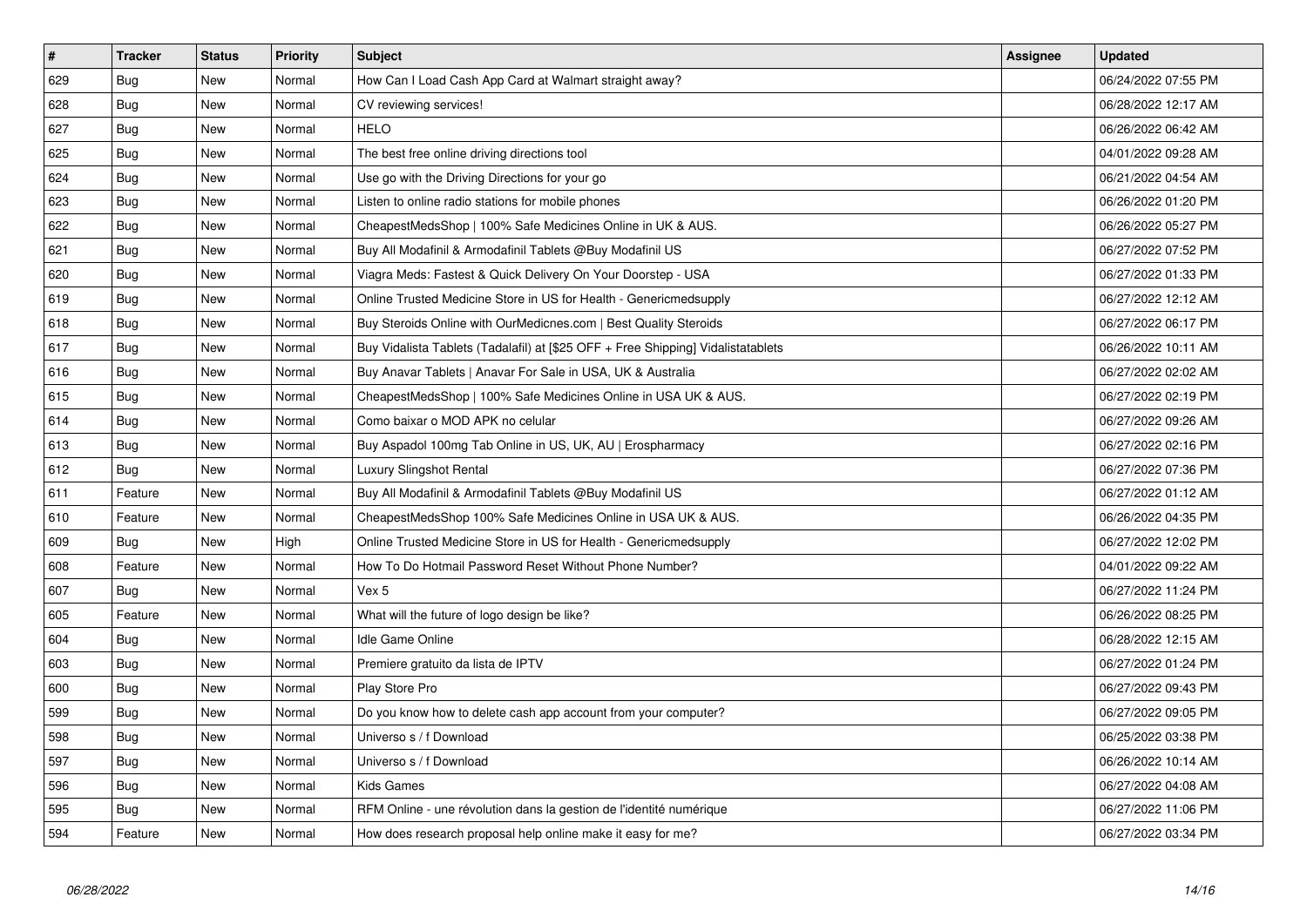| #   | <b>Tracker</b> | <b>Status</b> | <b>Priority</b> | Subject                                                                                                                                                                                                                                                               | <b>Assignee</b> | <b>Updated</b>      |
|-----|----------------|---------------|-----------------|-----------------------------------------------------------------------------------------------------------------------------------------------------------------------------------------------------------------------------------------------------------------------|-----------------|---------------------|
| 593 | <b>Bug</b>     | New           | Normal          | Eiffel Spark Ultimate C2 SN series is a fully synthetic range of advanced performance engine oils blended in high<br>performance fully synthetic (PAO - polyalphaolefin) basestocks fortified with advanced technology additive system,<br>specifically formulated to |                 | 06/27/2022 03:28 AM |
| 592 | Bug            | New           | Normal          | Deezer Premium APK - Baixe músicas de qualquer lugar do mundo de graça                                                                                                                                                                                                |                 | 06/27/2022 10:23 PM |
| 591 | <b>Bug</b>     | New           | Normal          | How To Find Facebook Modifications For Your Spotify Premium Apk?                                                                                                                                                                                                      |                 | 06/27/2022 08:41 AM |
| 590 | Bug            | New           | Normal          | Follow proper initiatives to check my cash app card balance:                                                                                                                                                                                                          |                 | 06/27/2022 09:57 AM |
| 589 | <b>Bug</b>     | New           | Normal          | How can I get the cash app phone number of customer support?                                                                                                                                                                                                          |                 | 06/26/2022 01:59 PM |
| 588 | Bug            | New           | Normal          | YouTube Vanced Apk Manager App - Como instalá-lo                                                                                                                                                                                                                      |                 | 06/27/2022 05:52 AM |
| 587 | <b>Bug</b>     | New           | Normal          | Why Picsart Pro Offers Great Features                                                                                                                                                                                                                                 |                 | 06/27/2022 05:28 PM |
| 586 | <b>Bug</b>     | New           | Normal          | Best Modifications For Your Mobile Phone                                                                                                                                                                                                                              |                 | 06/27/2022 07:15 PM |
| 585 | Bug            | New           | Normal          | What is cash app help number?                                                                                                                                                                                                                                         |                 | 06/26/2022 06:21 PM |
| 584 | <b>Bug</b>     | New           | Normal          | Want the cash app customer service number to check balance?                                                                                                                                                                                                           |                 | 06/28/2022 01:53 AM |
| 583 | Bug            | New           | High            | Need the Cash app customer service phone number?                                                                                                                                                                                                                      |                 | 06/27/2022 04:49 PM |
| 581 | <b>Bug</b>     | New           | Normal          | E-Learning Course Help                                                                                                                                                                                                                                                |                 | 06/27/2022 02:22 PM |
| 577 | Bug            | New           | Normal          | Follow these easy steps to make Admiral Casino Login                                                                                                                                                                                                                  |                 | 06/27/2022 06:34 AM |
| 576 | <b>Bug</b>     | New           | Normal          | So laden Sie ein Instagram-Bild herunter                                                                                                                                                                                                                              |                 | 06/26/2022 08:46 PM |
| 574 | <b>Bug</b>     | New           | Normal          | How to fix the Epson printer offline issue due to a wired connection?                                                                                                                                                                                                 |                 | 06/26/2022 11:19 AM |
| 573 | <b>Bug</b>     | New           | Normal          | Experimente lo mejor en la aplicación Apk de juegos gratis                                                                                                                                                                                                            |                 | 06/28/2022 12:55 AM |
| 568 | <b>Bug</b>     | New           | Normal          | Instale a versão mais recente do YouTube Premium                                                                                                                                                                                                                      |                 | 06/27/2022 08:56 PM |
| 567 | <b>Bug</b>     | New           | Normal          | Singapore assignment help                                                                                                                                                                                                                                             |                 | 06/27/2022 01:38 PM |
| 566 | Bug            | New           | Normal          | Kinemaster Pro Download - los App Review                                                                                                                                                                                                                              |                 | 04/01/2022 09:27 AM |
| 565 | Bug            | New           | Normal          | How To Install RepelisPlus On Your Android Phone?                                                                                                                                                                                                                     |                 | 06/27/2022 06:54 AM |
| 564 | <b>Bug</b>     | New           | Normal          | How To Install RepelisPlus On Your Android Phone?                                                                                                                                                                                                                     |                 | 06/27/2022 12:23 PM |
| 563 | Bug            | New           | Normal          | Understanding the Difference Between Free and Paid Mod Apks                                                                                                                                                                                                           |                 | 06/27/2022 05:53 PM |
| 562 | <b>Bug</b>     | New           | Normal          | Learn Basic Mahjong Rules                                                                                                                                                                                                                                             |                 | 06/23/2022 12:48 AM |
| 561 | <b>Bug</b>     | New           | Normal          | Enjoy the Full YouTube Premium Experience With YouTube Premium Membership                                                                                                                                                                                             |                 | 06/27/2022 09:33 PM |
| 560 | <b>Bug</b>     | New           | Normal          | Whatsapp Aero - Make Your Phone Auto Connect                                                                                                                                                                                                                          |                 | 04/01/2022 09:28 AM |
| 559 | Bug            | New           | High            | What Are Permission For Applications like Facebook Sending MMS?                                                                                                                                                                                                       |                 | 06/27/2022 08:34 PM |
| 558 | Feature        | New           | Normal          | <b>Stunning Classic Sofas</b>                                                                                                                                                                                                                                         |                 | 06/27/2022 04:44 PM |
| 557 | Feature        | New           | Normal          | <b>Business Law Assignment Help</b>                                                                                                                                                                                                                                   |                 | 06/27/2022 08:31 PM |
| 556 | Bug            | New           | Normal          | Play Game Mod Apk With Your Friends                                                                                                                                                                                                                                   |                 | 06/27/2022 09:42 PM |
| 555 | Bug            | New           | Normal          | web design development in hyderabad                                                                                                                                                                                                                                   |                 | 06/26/2022 01:08 PM |
| 554 | <b>Bug</b>     | New           | Normal          | XvideoStudio Video Editor APK Free Download on TechToDown                                                                                                                                                                                                             |                 | 06/27/2022 08:59 PM |
| 553 | Bug            | New           | Normal          | Cinema HD APK - Free Movie Enjoyment App on Android                                                                                                                                                                                                                   |                 | 06/26/2022 01:39 PM |